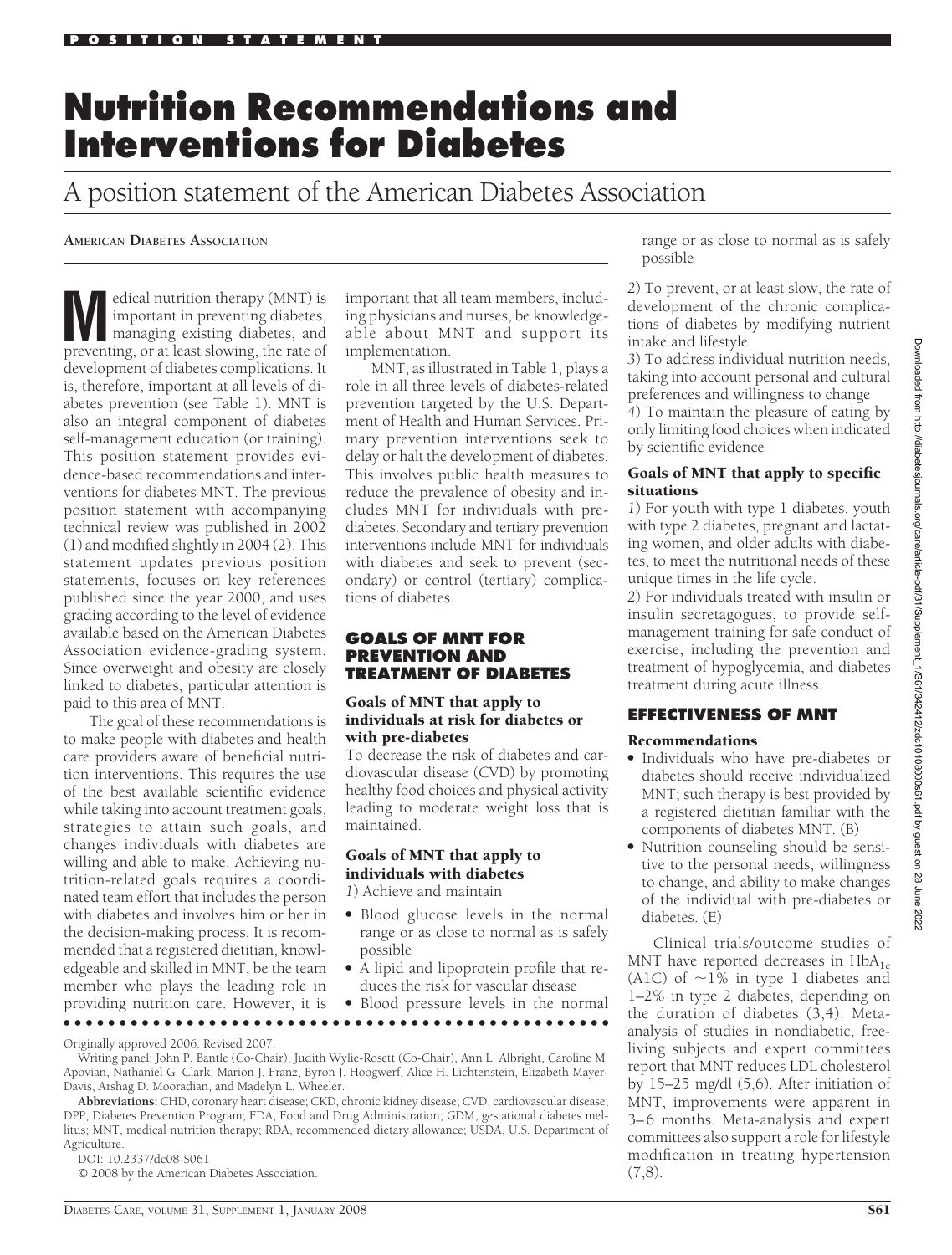#### **Table 1—***Nutrition and MNT*

- - Use MNT and public health interventions in those with obesity and pre-diabetes

#### **ENERGY BALANCE, OVERWEIGHT, AND OBESITY**

#### Recommendations

- In overweight and obese insulinresistant individuals, modest weight loss has been shown to improve insulin resistance. Thus, weight loss is recommended for all such individuals who have or are at risk for diabetes. (A)
- For weight loss, either low-carbohydrate or low-fat calorie-restricted diets may be effective in the short term (up to  $1$  year).  $(A)$
- For patients on low-carbohydrate diets, monitor lipid profiles, renal function, and protein intake (in those with nephropathy), and adjust hypoglycemic therapy as needed. (E)
- Physical activity and behavior modification are important components of weight loss programs and are most helpful in maintenance of weight loss. (B)
- Weight loss medications may be considered in the treatment of overweight and obese individuals with type 2 diabetes and can help achieve a 5–10% weight loss when combined with lifestyle modification. (B)
- Bariatric surgery may be considered for some individuals with type 2 diabetes and BMI  $\geq$ 35 kg/m<sup>2</sup> and can result in marked improvements in glycemia. The long-term benefits and risks of bariatric surgery in individuals with
- Primary prevention to prevent diabetes: Secondary prevention to prevent complications: Tertiary prevention to prevent morbidity and mortality:
	-

● Use MNT for metabolic control of diabetes ● Use MNT to delay and manage complications of diabetes

pre-diabetes or diabetes continue to be studied. (B)

The importance of controlling body weight in reducing risks related to diabetes is of great importance. Therefore, these nutrition recommendations start by considering energy balance and weight loss strategies. The National Heart, Lung, and Blood Institute guidelines define overweight as BMI  $\geq$ 25 kg/m<sup>2</sup> and obesity as  $\text{BMI} \geq 30 \text{ kg/m}^2$  (9). The risk of comorbidity associated with excess adipose tissue increases with BMIs in this range and above. However, clinicians should be aware that in some Asian populations, the proportion of people at high risk of type 2 diabetes and CVD is significant at BMIs of  $>$  23 kg/m<sup>2</sup> (10). Visceral body fat, as measured by waist circumference  $\geq$ 35 inches in women and  $\geq$ 40 inches in men, is used in conjunction with BMI to assess risk of type 2 diabetes and CVD (Table 2) (9). Lower waist circumference cut points  $(\geq 31)$  inches in women,  $\geq$ 35 inches in men) may be appropriate for Asian populations (11).

Because of the effects of obesity on insulin resistance, weight loss is an important therapeutic objective for individuals with pre-diabetes or diabetes (12). However, long-term weight loss is difficult for most people to accomplish. This is probably because the central nervous system plays an important role in regulating energy intake and expenditure. Shortterm studies have demonstrated that moderate weight loss (5% of body weight) in subjects with type 2 diabetes is associated with decreased insulin resistance, improved measures of glycemia and lipemia, and reduced blood pressure (13). Longer-term studies  $(\geq 52$  weeks) using pharmacotherapy for weight loss in adults with type 2 diabetes produced modest reductions in weight and A1C (14), although improvement in A1C was not seen in all studies (15,16). Look AHEAD (Action for Health in Diabetes) is a large National Institutes of Health–sponsored clinical trial designed to determine if long-term weight loss will improve glycemia and prevent cardiovascular events (17). When completed, this study should provide insight into the effects of longterm weight loss on important clinical outcomes.

Evidence demonstrates that structured, intensive lifestyle programs involving participant education, individualized counseling, reduced dietary energy and fat  $(\sim]30\%$  of total energy) intake, regular physical activity, and frequent participant contact are necessary to produce longterm weight loss of 5–7% of starting weight (1). The role of lifestyle modification in the management of weight and type 2 diabetes was recently reviewed (13). Although structured lifestyle programs have been effective when delivered in well-funded clinical trials, it is not clear how the results should be translated into clinical practice. Organization, delivery, and funding of lifestyle interventions are all issues that must be addressed. Thirdparty payers may not provide adequate benefits for sufficient MNT frequency and time to achieve weight loss goals (18).

Exercise and physical activity, by themselves, have only a modest weight loss effect. However, exercise and physical activity are to be encouraged because they improve insulin sensitivity independent of weight loss, acutely lower blood glucose, and are important in long-term maintenance of weight loss (1). Weight loss with behavioral therapy alone also has been modest, and behavioral approaches may be most useful as an adjunct to other weight loss strategies.

Standard weight loss diets provide

**Table 2—***Classification of overweight and obesity by BMI, waist circumference, and associated disease risk*

|                 | BMI (kg/m <sup>2</sup> ) | Obesity<br>class | Disease risk*                                       |                                                        |
|-----------------|--------------------------|------------------|-----------------------------------------------------|--------------------------------------------------------|
|                 |                          |                  | WC: men $\leq 40$ inches;<br>women $\leq$ 35 inches | WC: men $\geq 40$<br>inches; women<br>$\geq$ 35 inches |
| Underweight     | <18.5                    |                  |                                                     |                                                        |
| Normal          | 18.5-24.9                |                  |                                                     |                                                        |
| Overweight      | $25.0 - 29.9$            |                  | Increased                                           | High                                                   |
| Obesity         | $30.0 - 34.9$            |                  | High                                                | Very high                                              |
|                 | 35.0-39.9                | $_{\rm II}$      | Very high                                           | Very high                                              |
| Extreme obesity | $\geq 40$                | Ш                | Extremely high                                      | Extremely high                                         |

\*Disease risk for type 2 diabetes, hypertension, and CVD. Adapted from ref. 9. WC, waist circumference.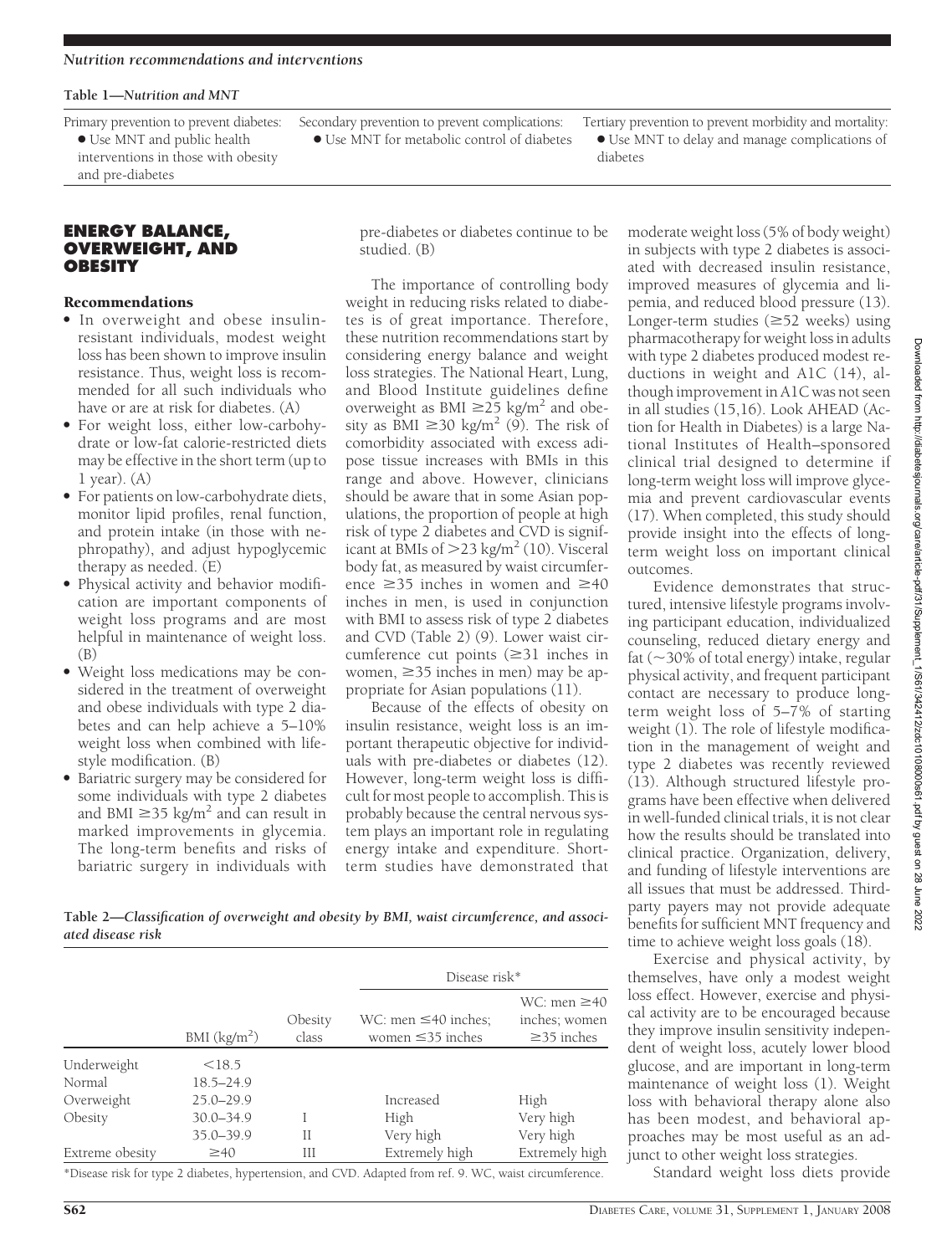500 –1,000 fewer calories than estimated to be necessary for weight maintenance and initially result in a loss of  $\sim$  1–2 lb/ week. Although many people can lose some weight (as much as 10% of initial weight in  $\sim$  6 months) with such diets, without continued support and followup, people usually regain the weight they have lost.

The optimal macronutrient distribution of weight loss diets has not been established. Although low-fat diets have traditionally been promoted for weight loss, two randomized controlled trials found that subjects on low-carbohydrate diets lost more weight at 6 months than subjects on low-fat diets (19,20). Another study of overweight women randomized to one of four diets showed significantly more weight loss at 12 months with the Atkins low-carbohydrate diet than with higher-carbohydrate diets (20a). However, at 1 year, the difference in weight loss between the low-carbohydrate and low-fat diets was not significant and weight loss was modest with both diets. Changes in serum triglyceride and HDL cholesterol were more favorable with the lowcarbohydrate diets. In one study, those subjects with type 2 diabetes demonstrated a greater decrease in A1C with a low-carbohydrate diet than with a lowfat diet (20). A recent meta-analysis showed that at 6 months, lowcarbohydrate diets were associated with greater improvements in triglyceride and HDL cholesterol concentrations than low-fat diets; however, LDL cholesterol was significantly higher on the low-carbohydrate diets (21). Further research is needed to determine the long-term efficacy and safety of lowcarbohydrate diets (13). The recommended dietary allowance (RDA) for digestible carbohydrate is 130 g/day and is based on providing adequate glucose as the required fuel for the central nervous system without reliance on glucose production from ingested protein or fat (22). Although brain fuel needs can be met on lower-carbohydrate diets, long-term metabolic effects of verylow-carbohydrate diets are unclear, and such diets eliminate many foods that are important sources of energy, fiber, vitamins, and minerals and are important in dietary palatability (22).

Meal replacements (liquid or solid prepackaged) provide a defined amount of energy, often as a formula product. Use of meal replacements once or twice daily to replace a usual meal can result in significant weight loss. Meal replacements are an important part of the Look AHEAD weight loss intervention (17). However, meal replacement therapy must be continued indefinitely if weight loss is to be maintained.

Very-low-calorie diets provide ≤800 calories daily and produce substantial weight loss and rapid improvements in glycemia and lipemia in individuals with type 2 diabetes. When very-low-calorie diets are stopped and self-selected meals are reintroduced, weight regain is common. Thus, very-low-calorie diets appear to have limited utility in the treatment of type 2 diabetes and should only be considered in conjunction with a structured weight loss program.

The available data suggest that weight loss medications may be useful in the treatment of overweight individuals with and at risk for type 2 diabetes and can help achieve a 5–10% weight loss when combined with lifestyle change (14). According to their labels, these medications should only be used in people with diabetes who have BMI  $>$ 27.0 kg/m<sup>2</sup>.

Gastric reduction surgery can be an effective weight loss treatment for obesity and may be considered in people with diabetes who have BMI  $\geq$ 35 kg/m<sup>2</sup>. A metaanalysis of studies of bariatric surgery reported that 77% of individuals with type 2 diabetes had complete resolution of diabetes (normalization of blood glucose levels in the absence of medications), and diabetes was resolved or improved in 86% (23). In the Swedish Obese Subjects study, a 10-year follow-up of individuals undergoing bariatric surgery, 36% of subjects with diabetes had resolution of diabetes compared with 13% of matched control subjects (24). All cardiovascular risk factors except hypercholesterolemia improved in the surgical patients.

#### **NUTRITION RECOMMENDATIONS AND INTERVENTIONS FOR THE PREVENTION OF DIABETES (PRIMARY PREVENTION)**

#### Recommendations

● Among individuals at high risk for developing type 2 diabetes, structured programs that emphasize lifestyle changes that include moderate weight loss (7% body weight) and regular physical activity (150 min/week), with dietary strategies including reduced calories and reduced intake of dietary

fat, can reduce the risk for developing diabetes and are therefore recommended. (A)

- Individuals at high risk for type 2 diabetes should be encouraged to achieve the U.S. Department of Agriculture (USDA) recommendation for dietary fiber (14 g fiber/1,000 kcal) and foods containing whole grains (one-half of grain intake). (B)
- There is not sufficient, consistent information to conclude that low– glycemic load diets reduce the risk for diabetes. Nevertheless, low– glycemic index foods that are rich in fiber and other important nutrients are to be encouraged. (E)
- Observational studies report that moderate alcohol intake may reduce the risk for diabetes, but the data do not support recommending alcohol consumption to individuals at risk of diabetes. (B)
- No nutrition recommendation can be made for preventing type 1 diabetes. (E)
- Although there are insufficient data at present to warrant any specific recommendations for prevention of type 2 diabetes in youth, it is reasonable to apply approaches demonstrated to be effective in adults, as long as nutritional needs for normal growth and development are maintained. (E)

The importance of preventing type 2 diabetes is highlighted by the substantial worldwide increase in the prevalence of diabetes in recent years. Genetic susceptibility appears to play a powerful role in the occurrence of type 2 diabetes. However, given that population gene pools shift very slowly over time, the current epidemic of diabetes likely reflects changes in lifestyle leading to diabetes. Lifestyle changes characterized by increased energy intake and decreased physical activity appear to have together promoted overweight and obesity, which are strong risk factors for diabetes.

Several studies have demonstrated the potential for moderate, sustained weight loss to substantially reduce the risk for type 2 diabetes, regardless of whether weight loss was achieved by lifestyle changes alone or with adjunctive therapies such as medication or bariatricsurgery (see ENERGY BALANCE section) (1). Moreover, both moderate-intensity and vigorous exercise can improve insulin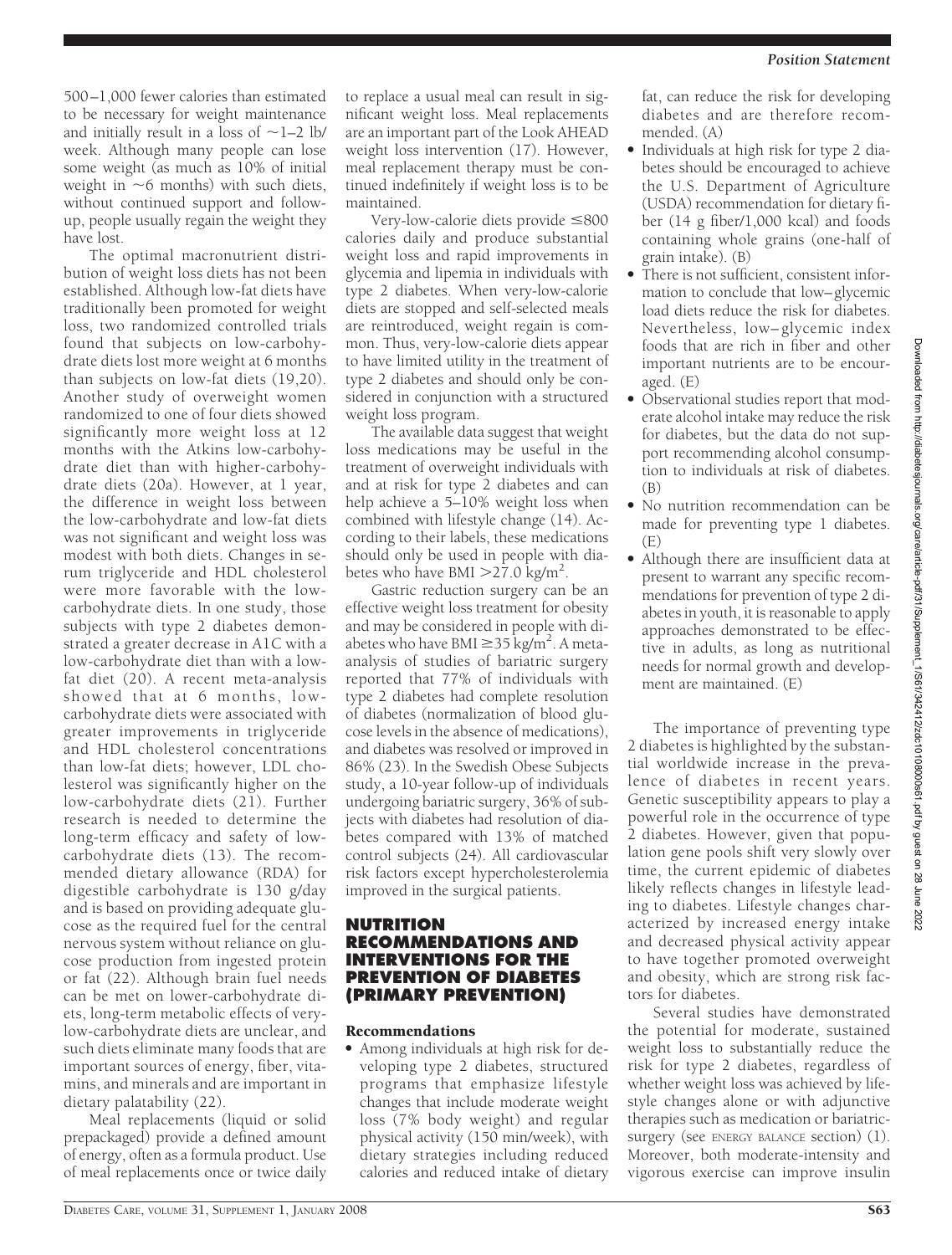sensitivity, independent of weight loss, and reduce risk for type 2 diabetes (1).

Clinical trial data from both the Finnish Diabetes Prevention study (25) and the Diabetes Prevention Program (DPP) in the U.S (26) strongly support the potential for moderate weight loss to reduce the risk for type 2 diabetes. The lifestyle intervention in both trials emphasized lifestyle changes that included moderate weight loss (7% of body weight) and regular physical activity (150 min/week), with dietary strategies to reduce intake of fat and calories. In the DPP, subjects in the lifestyle intervention group reported dietary fat intakes of  $\sim$ 34% of energy at baseline and 28% of energy after 1 year of intervention (27). A majority of subjects in the lifestyle intervention group met the physical activity goal of 150 min/week of moderate physical activity (26,28). In addition to preventing diabetes, the DPP lifestyle intervention improved several CVD risk factors, including dsylipidemia, hypertension, and inflammatory markers (29,30). The DPP analysis indicated that lifestyle intervention was cost-effective (31), but other analyses suggest that the expected costs needed to be reduced (32).

Both the Finnish Diabetes Prevention study and the DPP focused on reduced intake of calories (using reduced dietary fat as a dietary intervention). Of note, reduced intake of fat, particularly saturated fat, may reduce risk for diabetes by producing an energy-independent improvement in insulin resistance (1,33,34), as well as by promoting weight loss. It is possible that reduction in other macronutrients (e.g., carbohydrates) would also be effective in prevention of diabetes through promotion of weight loss; however, clinical trial data on the efficacy of low-carbohydrate diets for primary prevention of type 2 diabetes are not available.

Several studies have provided evidence for reduced risk of diabetes with increased intake of whole grains and dietary fiber (1,35–37). Whole grain– containing foods have been associated with improved insulin sensitivity, independent of body weight, and dietary fiber has been associated with improved insulin sensitivity and improved ability to secrete insulin adequately to overcome insulin resistance (38). There is debate as to the potential role of low– glycemic index and – glycemic load diets in prevention of type 2 diabetes. Although some

studies have demonstrated an association between glycemic load and risk for diabetes, other studies have been unable to confirm this relationship, and a recent report showed no association of glycemic index/glycemic load with insulin sensitivity (39).

Thus, there is not sufficient, consistent information to conclude that low– glycemic load diets reduce risk for diabetes. Prospective randomized clinical trials will be necessary to resolve this issue. Nevertheless, low– glycemic index foods that are rich in fiber and other important nutrients are to be encouraged. A 2004 American Diabetes Association statement reviewed this issue in depth (40), and issues related to the role of glycemic index and glycemic load in diabetes management are addressed in more detail in the CARBOHYDRATE section of this document.

Observational studies suggest a U- or J-shaped association between moderate consumption of alcohol (one to three drinks [15– 45 g alcohol] per day) and decreased risk of type 2 diabetes (41,42), coronary heart disease (CHD) (42,43), and stroke (44). However, heavy consumption of alcohol (greater than three drinks per day), may be associated with increased incidence of diabetes (42). If alcohol is consumed, recommendations from the 2005 USDA Dietary Guidelines for Americans suggest no more than one drink per day for women and two drinks per day for men (45).

Although selected micronutrients may affect glucose and insulin metabolism, to date, there are no convincing data that document their role in the development of diabetes.

# Diabetes in youth

No nutrition recommendations can be made for the prevention of type 1 diabetes at this time (1). Increasing overweight and obesity in youth appears to be related to the increased prevalence of type 2 diabetes, particularly in minority adolescents. Although there are insufficient data at present to warrant any specific recommendations for the prevention of type 2 diabetes in youth, interventions similar to those shown to be effective for prevention of type 2 diabetes in adults (lifestyle changes including reduced energy intake and regular physical activity) are likely to be beneficial. Clinical trials of such interventions are ongoing in children.

#### **NUTRITION RECOMMENDATIONS FOR THE MANAGEMENT OF DIABETES (SECONDARY PREVENTION)**

#### Carbohydrate in diabetes management

#### Recommendations

- A dietary pattern that includes carbohydrate from fruits, vegetables, whole grains, legumes, and low-fat milk is encouraged for good health. (B)
- Monitoring carbohydrate, whether by carbohydrate counting, exchanges, or experienced-based estimation remains a key strategy in achieving glycemic control. (A)
- The use of glycemic index and load may provide a modest additional benefit over that observed when total carbohydrate is considered alone. (B)
- Sucrose-containing foods can be substituted for other carbohydrates in the meal plan or, if added to the meal plan, covered with insulin or other glucoselowering medications. Care should be taken to avoid excess energy intake. (A)
- As for the general population, people with diabetes are encouraged to consume a variety of fiber-containing foods. However, evidence is lacking to recommend a higher fiber intake for people with diabetes than for the population as a whole. (B)
- Sugar alcohols and nonnutritive sweeteners are safe when consumed within the daily intake levels established by the Food and Drug Administration (FDA).  $(A)$

Control of blood glucose in an effort to achieve normal or near-normal levels is a primary goal of diabetes management. Food and nutrition interventions that reduce postprandial blood glucose excursions are important in this regard, since dietary carbohydrate is the major determinant of postprandial glucose levels. Low-carbohydrate diets might seem to be a logical approach to lowering postprandial glucose. However, foods that contain carbohydrate are important sources of energy, fiber, vitamins, and minerals and are important in dietary palatability. Therefore, these foods are important components of the diet for individuals with diabetes. Issues related to carbohydrate and glycemia have previously been extensively reviewed in American Diabetes Association reports and nutrition recom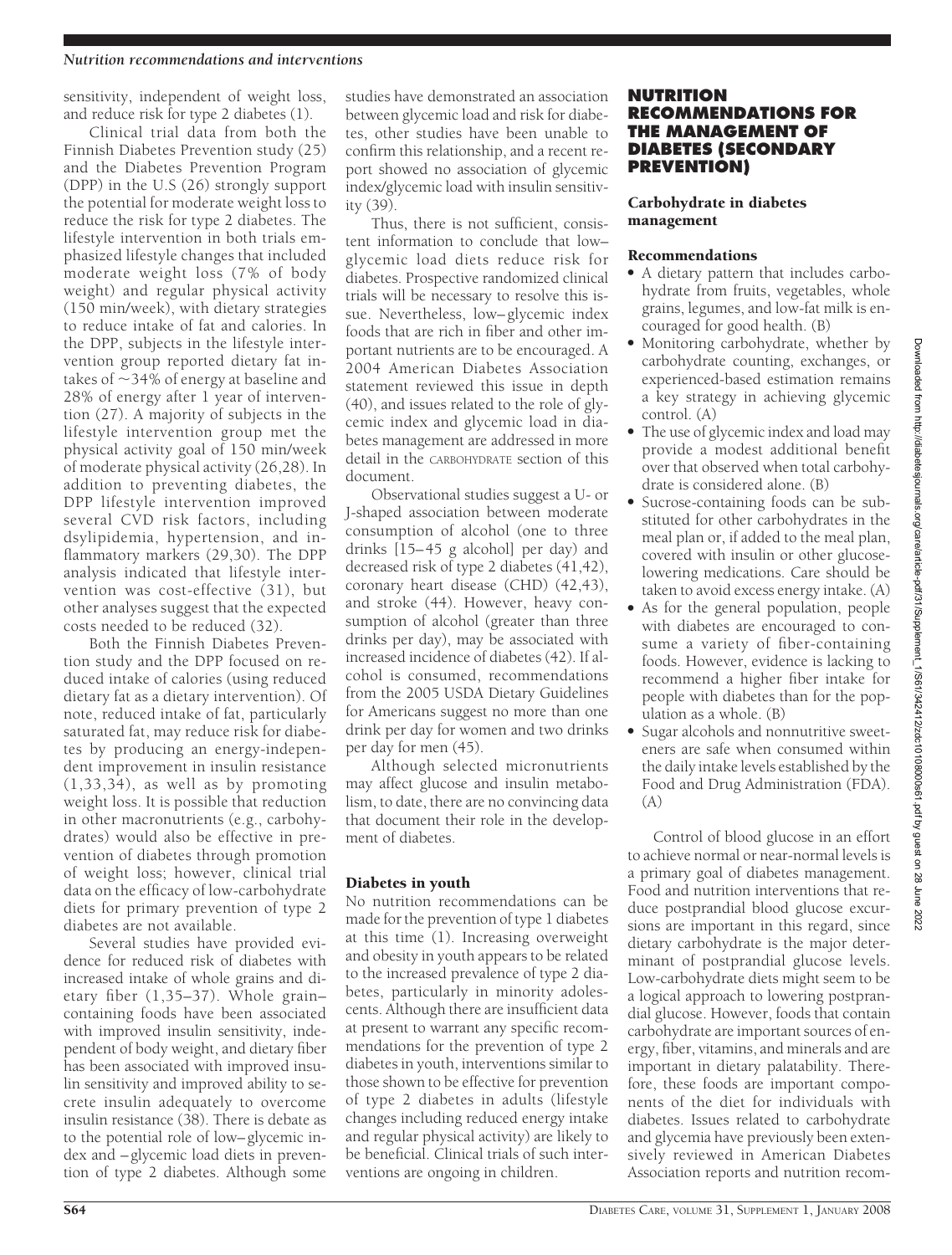mendations for the general public (1,2, 22,40,45).

Blood glucose concentration following a meal is primarily determined by the rate of appearance of glucose in the blood stream (digestion and absorption) and its clearance from the circulation (40). Insulin secretory response normally maintains blood glucose in a narrow range, but in individuals with diabetes, defects in insulin action, insulin secretion, or both impair regulation of postprandial glucose in response to dietary carbohydrate. Both the quantity and the type or source of carbohydrates found in foods influence postprandial glucose levels.

**Amount and type of carbohydrate.** A 2004 ADA statement addressed the effects of the amount and type of carbohydrate in diabetes management (40). As noted previously, the RDA for carbohydrate (130 g/day) is an average minimum requirement (22). There are no trials specifically in patients with diabetes restricting total carbohydrate to  $\lt$ 130 g/day. However, 1-year follow-up data from a small weight-loss trial (20) indicate, among the subset with diabetes, that the reduction in fasting glucose was 21 mg/dl (1.17 mmol/l) and 28 mg/dl (1.55 mmol/l) for the low-carbohydrate and low-fat diets, respectively, with no significant difference for change in A1C levels. The 1-year follow-up data also indicate that the macronutrient composition of the treatment groups only differed with respect to carbohydrate intake (mean intake of 230 vs. 120 g). Thus, questions about the long-term effects on intake and metabolism, as well as safety, need further research.

The amount of carbohydrate ingested is usually the primary determinant of postprandial response, but the type of carbohydrate also affects this response. Intrinsic variables that influence the effect of carbohydrate-containing foods on blood glucose response include the specific type of food ingested, type of starch (amylose versus amylopectin), style of preparation (cooking method and time, amount of heat or moisture used), ripeness, and degree of processing. Extrinsic variables that may influence glucose response include fasting or preprandial blood glucose level, macronutrient distribution of the meal in which the food is consumed, available insulin, and degree of insulin resistance.

The glycemic index of foods was developed to compare the postprandial responses to constant amounts of different carbohydrate-containing foods (46). The

glycemic index of a food is the increase above fasting in the blood glucose area over 2 h after ingestion of a constant amount of that food (usually a 50-g carbohydrate portion) divided by the response to a reference food (usually glucose or white bread). The glycemic loads of foods, meals, and diets are calculated by multiplying the glycemic index of the constituent foods by the amounts of carbohydrate in each food and then totaling the values for all foods. Foods with low glycemic indexes include oats, barley, bulgur, beans, lentils, legumes, pasta, pumpernickel (coarse rye) bread, apples, oranges, milk, yogurt, and ice cream. Fiber, fructose, lactose, and fat are dietary constituents that tend to lower glycemic response. Potential methodological problems with the glycemic index have been noted (47).

Several randomized clinical trials have reported that low– glycemic index diets reduce glycemia in diabetic subjects, but other clinical trials have not confirmed this effect (40). Moreover, the variability in responses to specific carbohydrate-containing food is a concern (48). Nevertheless, a recent meta-analysis of low– glycemic index diet trials in diabetic subjects showed that such diets produced a 0.4% decrement in A1C when compared with high– glycemic index diets (49). However, it appears that most individuals already consume a moderate– glycemic index diet (39,50). Thus, it appears that in individuals consuming a high– glycemic index diet, low– glycemic index diets can produce a modest benefit in controlling postprandial hyperglycemia.

In diabetes management, it is important to match doses of insulin and insulin secretagogues to the carbohydrate content of meals. A variety of methods can be used to estimate the nutrient content of meals, including carbohydrate counting, the exchange system, and experiencebased estimation. By testing pre- and postprandial glucose, many individuals use experience to evaluate and achieve postprandial glucose goals with a variety of foods. To date, research has not demonstrated that one method of assessing the relationship between carbohydrate intake and blood glucose response is better than other methods.

**Fiber.** As for the general population, people with diabetes are encouraged to choose a variety of fiber-containing foods such as legumes, fiber-rich cereals  $(\geq 5$  g fiber/serving), fruits, vegetables, and whole grain products because they provide vitamins, minerals, and other substances important for good health. Moreover, there are data suggesting that consuming a high-fiber diet  $(\sim 50 \text{ g fiber/})$ day) reduces glycemia in subjects with type 1 diabetes and glycemia, hyperinsulinemia, and lipemia in subjects with type 2 diabetes (1). Palatability, limited food choices, and gastrointestinal side effects are potential barriers to achieving such high-fiber intakes. However, increased fiber intake appears to be desirable for people with diabetes, and a first priority might be to encourage them to achieve the fiber intake goals set for the general population of 14 g/1,000 kcal (22).

**Sweeteners.** Substantial evidence from clinical studies demonstrates that dietary sucrose does not increase glycemia more than isocaloric amounts of starch (1). Thus, intake of sucrose and sucrosecontaining foods by people with diabetes does not need to be restricted because of concern about aggravating hyperglycemia. Sucrose can be substituted for other carbohydrate sources in the meal plan or, if added to the meal plan, adequately covered with insulin or another glucoselowering medication. Additionally, intake of other nutrients ingested with sucrose, such as fat, need to be taken into account, and care should be taken to avoid excess energy intake.

In individuals with diabetes, fructose produces a lower postprandial glucose response when it replaces sucrose or starch in the diet; however, this benefit is tempered by concern that fructose may adversely affect plasma lipids (1). Therefore, the use of added fructose as a sweetening agent in the diabetic diet is not recommended. There is, however, no reason to recommend that people with diabetes avoid naturally occurring fructose in fruits, vegetables, and other foods. Fructose from these sources usually accounts for only 3– 4% of energy intake.

Reduced calorie sweeteners approved by the FDA include sugar alcohols (polyols) such as erythritol, isomalt, lactitol, maltitol, mannitol, sorbitol, xylitol, tagatose, and hydrogenated starch hydrolysates. Studies of subjects with and without diabetes have shown that sugar alcohols produce a lower postprandial glucose response than sucrose or glucose and have lower available energy (1). Sugar alcohols contain, on average, about 2 calories/g (one-half the calories of other sweeteners such as sucrose). When calculating carbohydrate content of foods containing sugar alcohols, subtraction of half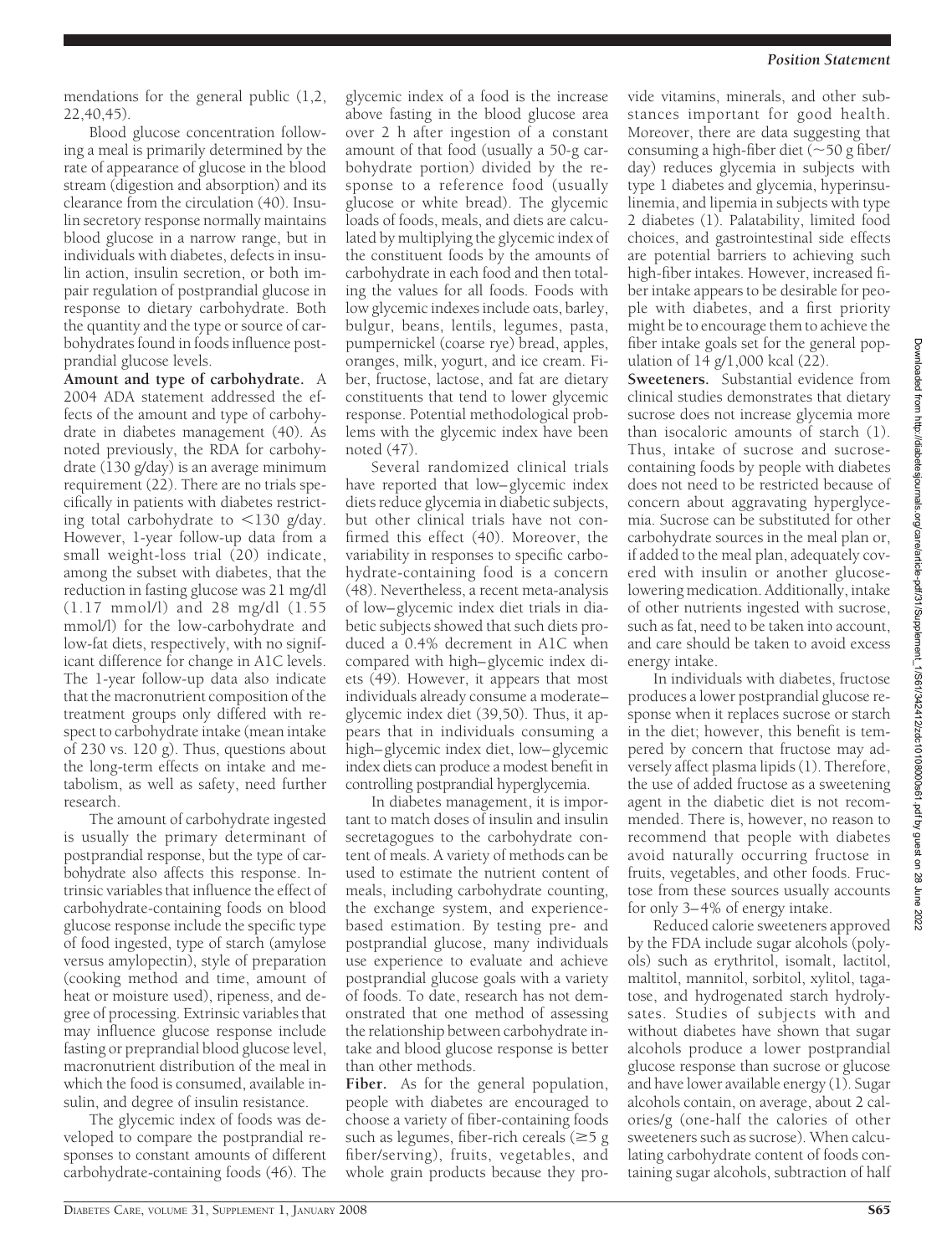the sugar alcohol grams from total carbohydrate grams is appropriate. Use of sugar alcohols as sweeteners reduces the risk of dental caries. However, there is no evidence that the amounts of sugar alcohols likely to be consumed will reduce glycemia, energy intake, or weight. The use of sugar alcohols appears to be safe; however, they may cause diarrhea, especially in children.

The FDA has approved five nonnutritive sweeteners for use in the U.S. These are acesulfame potassium, aspartame, neotame, saccharin, and sucralose. Before being allowed on the market, all underwent rigorous scrutiny and were shown to be safe when consumed by the public, including people with diabetes and women during pregnancy. Clinical studies involving subjects without diabetes provide no indication that nonnutritive sweeteners in foods will cause weight loss or weight gain (51).

**Resistant-starch/high-amylose foods.** It has been proposed that foods containing resistant starch (starch physically enclosed within intact cell structures as in some legumes, starch granules as in raw potato, and retrograde amylose from plants modified by plant breeding to increase amylose content) or high-amylose foods, such as specially formulated cornstarch, may modify postprandial glycemic response, prevent hypoglycemia, and reduce hyperglycemia. However, there are no published long-term studies in subjects with diabetes to prove benefit from the use of resistant starch.

#### Dietary fat and cholesterol in diabetes management

#### Recommendations

- Limit saturated fat to  $< 7\%$  of total calories. (A)
- Intake of *trans* fat should be minimized.  $(F)$
- In individuals with diabetes, limit dietary cholesterol to  $\leq$ 200 mg/day. (E)
- Two or more servings of fish per week (with the exception of commercially fried fish filets) provide n-3 polyunsaturated fatty acids and are recommended. (B)

The primary goal with respect to dietary fat in individuals with diabetes is to limit saturated fatty acids, *trans* fatty acids, and cholesterol intakes so as to reduce risk for CVD. Saturated and *trans* fatty acids are the principal dietary determinants of plasma LDL cholesterol. In

nondiabetic individuals, reducing saturated and *trans* fatty acids and cholesterol intakes decreases plasma total and LDL cholesterol. Reducing saturated fatty acids may also reduce HDL cholesterol. Importantly, the ratio of LDL cholesterol to HDL cholesterol is not adversely affected. Studies in individuals with diabetes demonstrating the effects of specific percentages of dietary saturated and *trans* fatty acids and specific amounts of dietary cholesterol on plasma lipids are not available. Therefore, because of a lack of specific information, it is recommended that the dietary goals for individuals with diabetes be the same as for individuals with preexisting CVD, since the two groups appear to have equivalent cardiovascular risk. Thus, saturated fatty acids  $\leq 7\%$  of total energy, minimal intake of *trans* fatty acids, and cholesterol intake 200 mg daily are recommended.

In metabolic studies in which energy intake and weight are held constant, diets low in saturated fatty acids and high in either carbohydrate or *cis-*monounsaturated fatty acids lowered plasma LDL cholesterol equivalently (1,52). The highcarbohydrate diets ( $\sim$ 55% of total energy from carbohydrate) increased postprandial plasma glucose, insulin, and triglycerides when compared with high– monounsaturated fat diets. However, high–monounsaturated fat diets have not been shown to improve fasting plasma glucose or A1C values. In other studies, when energy intake was reduced, the adverse effects of high-carbohydrate diets were not observed (53,54). Individual variability in response to highcarbohydrate diets suggests that the plasma triglyceride response to dietary modification should be monitored carefully, particularly in the absence of weight loss.

Diets high in polyunsaturated fatty acids appear to have effects similar to monounsaturated fatty acids on plasma lipid concentrations (55–58). A modified Mediterranean diet, in which polyunsaturated fatty acids were substituted for monounsaturated fatty acids, reduced overall mortality in elderly Europeans by 7% (59). Very-long-chain n-3 polyunsaturated fatty acid supplements have been shown to lower plasma triglyceride levels in individuals with type 2 diabetes who are hypertriglyceridemic. Although the accompanying small rise in plasma LDL cholesterol is of concern, an increase in HDL cholesterol may offset this concern (60). Glucose metabolism is not likely to

be adversely affected. Very-long-chain n-3 polyunsaturated fatty acid studies in individuals with diabetes have primarily used fish oil supplements. Consumption of  $\omega$ -3 fatty acids from fish or from supplements has been shown to reduce adverse CVD outcomes, but the evidence for  $\alpha$ -linolenic acid is sparse and inconclusive (61). In addition to providing n-3 fatty acids, fish frequently displace high– saturated fat– containing foods from the diet (62). Two or more servings of fish per week (with the exception of commercially fried fish filets)  $(63,64)$  can be recommended.

Plant sterol and stanol esters block the intestinal absorption of dietary and biliary cholesterol. In the general public and in individuals with type 2 diabetes (65), intake of  $\sim$ 2 g/day plant sterols and stanols has been shown to lower plasma total and LDL cholesterol. A wide range of foods and beverages are now available that contain plant sterols. If these products are used, they should displace, rather than be added to, the diet to avoid weight gain. Soft gel capsules containing plant sterols are also available.

#### Protein in diabetes management

#### Recommendations

- For individuals with diabetes and normal renal function, there is insufficient evidence to suggest that usual protein intake (15–20% of energy) should be modified. (E)
- In individuals with type 2 diabetes, ingested protein can increase insulin response without increasing plasma glucose concentrations. Therefore, protein should not be used to treat acute or prevent nighttime hypoglycemia. (A)
- High-protein diets are not recommended as a method for weight loss at this time. The long-term effects of protein intake >20% of calories on diabetes management and its complications are unknown. Although such diets may produce short-term weight loss and improved glycemia, it has not been established that these benefits are maintained long term, and long-term effects on kidney function for persons with diabetes are unknown. (E)

The Dietary Reference Intakes' acceptable macronutrient distribution range for protein is 10 –35% of energy intake, with 15% being the average adult intake in the U.S. and Canada (22). The RDA is 0.8 g good-quality protein - kg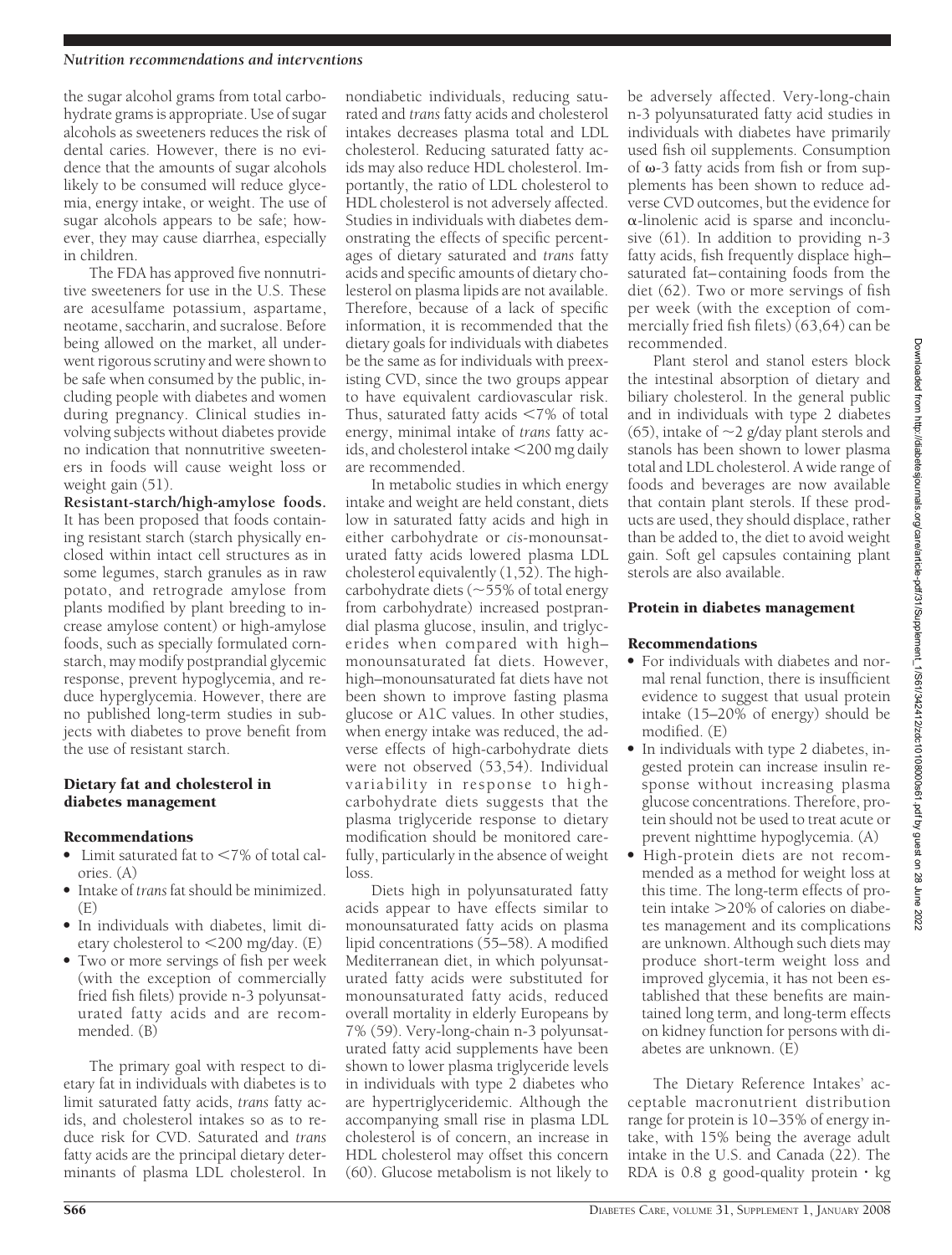body wt $^{-1}$   $\cdot$  day $^{-1}$  (on average,  $\sim$ 10% of calories) (22). Good-quality protein sources are defined as having high PD-CAAS (protein digestibility– corrected amino acid scoring pattern) scores and provide all nine indispensable amino acids. Examples are meat, poultry, fish, eggs, milk, cheese, and soy. Sources not in the "good" category include cereals, grains, nuts, and vegetables. In meal planning, protein intake should be greater than  $0.8 \text{ g} \cdot \text{kg}^{-1} \cdot \text{day}^{-1}$  to account for mixed protein quality in foods.

The dietary intake of protein for individuals with diabetes is similar to that of the general public and usually does not exceed 20% of energy intake. A number of studies in healthy individuals and in individuals with type 2 diabetes have demonstrated that glucose produced from ingested protein does not increase plasma glucose concentration but does produce increases in serum insulin responses (1,66). Abnormalities in protein metabolism may be caused by insulin deficiency and insulin resistance; however, these are usually corrected with good blood glucose control (67).

Small, short-term studies in diabetes suggest that diets with protein content -20% of total energy reduce glucose and insulin concentrations, reduce appetite, and increase satiety (68,69). However, the effects of high-protein diets on longterm regulation of energy intake, satiety, weight, and the ability of individuals to follow such diets long term have not been adequately studied.

Dietary protein and its relationships to hypoglycemia and nephropathy are addressed in later sections.

# Optimal mix of macronutrients

Although numerous studies have attempted to identify the optimal mix of macronutrients for the diabetic diet, it is unlikely that one such combination of macronutrients exists. The best mix of carbohydrate, protein, and fat appears to vary depending on individual circumstances. For those individuals seeking guidance as to macronutrient distribution in healthy adults, the Dietary Reference Intakes (DRIs) may be helpful (22). It must be clearly recognized that regardless of the macronutrient mix, total caloric intake must be appropriate to weight management goals. Further, individualization of the macronutrient composition will depend on the metabolic status of the patient (e.g., lipid profile).

# Alcohol in diabetes management

# Recommendations

- If adults with diabetes choose to use alcohol, daily intake should be limited to a moderate amount (one drink per day or less for women and two drinks per day or less for men). (E)
- To reduce risk of nocturnal hypoglycemia in individuals using insulin or insulin secretagogues, alcohol should be consumed with food. (E)
- In individuals with diabetes, moderate alcohol consumption (when ingested alone) has no acute effect on glucose and insulin concentrations but carbohydrate coingested with alcohol (as in a mixed drink) may raise blood glucose. (B)

Abstention from alcohol should be advised for people with a history of alcohol abuse or dependence, women during pregnancy, and people with medical problems such as liver disease, pancreatitis, advanced neuropathy, or severe hypertriglyceridemia. If individuals choose to use alcohol, intake should be limited to a moderate amount (less than one drink per day for adult women and less than two drinks per day for adult men). One alcohol containing beverage is defined as 12 oz beer, 5 oz wine, or 1.5 oz distilled spirits. Each contains  $\sim$  15 g alcohol.

Moderate amounts of alcohol, when ingested with food, have minimal acute effects on plasma glucose and serum insulin concentrations (42). However, carbohydrate coingested with alcohol may raise blood glucose. For individuals using insulin or insulin secretagogues, alcohol should be consumed with food to avoid hypoglycemia. Evening consumption of alcohol may increase the risk of nocturnal and fasting hypoglycemia, particularly in individuals with type 1 diabetes (70). Occasional use of alcoholic beverages should be considered an addition to the regular meal plan, and no food should be omitted. Excessive amounts of alcohol (three or more drinks per day), on a consistent basis, contributes to hyperglycemia (42).

In individuals with diabetes, light to moderate alcohol intake (one to two drinks per day; 15–30 g alcohol) is associated with a decreased risk of CVD (42). The reduction in CVD does not appear to be due to an increase in plasma HDL cholesterol. The type of alcohol-containing beverage consumed does not appear to make a difference.

#### Micronutrients in diabetes management

# Recommendations

- There is no clear evidence of benefit from vitamin or mineral supplementation in people with diabetes (compared with the general population) who do not have underlying deficiencies. (A)
- Routine supplementation with antioxidants, such as vitamins E and C and carotene, is not advised because of lack of evidence of efficacy and concern related to long-term safety. (A)
- Benefit from chromium supplementation in individuals with diabetes or obesity has not been clearly demonstrated and therefore can not be recommended. (E)

Uncontrolled diabetes is often associ-

ated with micronutrient deficiencies (71). Individuals with diabetes should be aware of the importance of acquiring daily vitamin and mineral requirements from natural food sources and a balanced diet. Health care providers should focus on nutrition counseling rather than micronutrient supplementation in order to reach metabolic control of their patients. Research including long-term trials is needed to assess the safety and potentially beneficial role of chromium, magnesium, and antioxidant supplements and other complementary therapies in the management of type 2 diabetes (71a,71b). In select groups such as the elderly, pregnant or lactating women, strict vegetarians, or those on calorie-restricted diets, a multivitamin supplement may be needed (1). **Antioxidants in diabetes management.** Since diabetes may be a state of increased oxidative stress, there has been interest in antioxidant therapy. Unfortunately, there are no studies examining the effects of dietary intervention on circulating levels of antioxidants and inflammatory biomarkers in diabetic volunteers. The few small clinical studies involving diabetes and functional foods thought to have high antioxidant potential (e.g., tea, cocoa, coffee) are inconclusive. Clinical trial data not only indicate the lack of benefit with respect to glycemic control and progression of complications but also provide evidence of the potential harm of vitamin E, carotene, and other antioxidant supplements (1,72,73). In addition, available data do not support the use of antioxidant supplements for CVD risk reduction (74).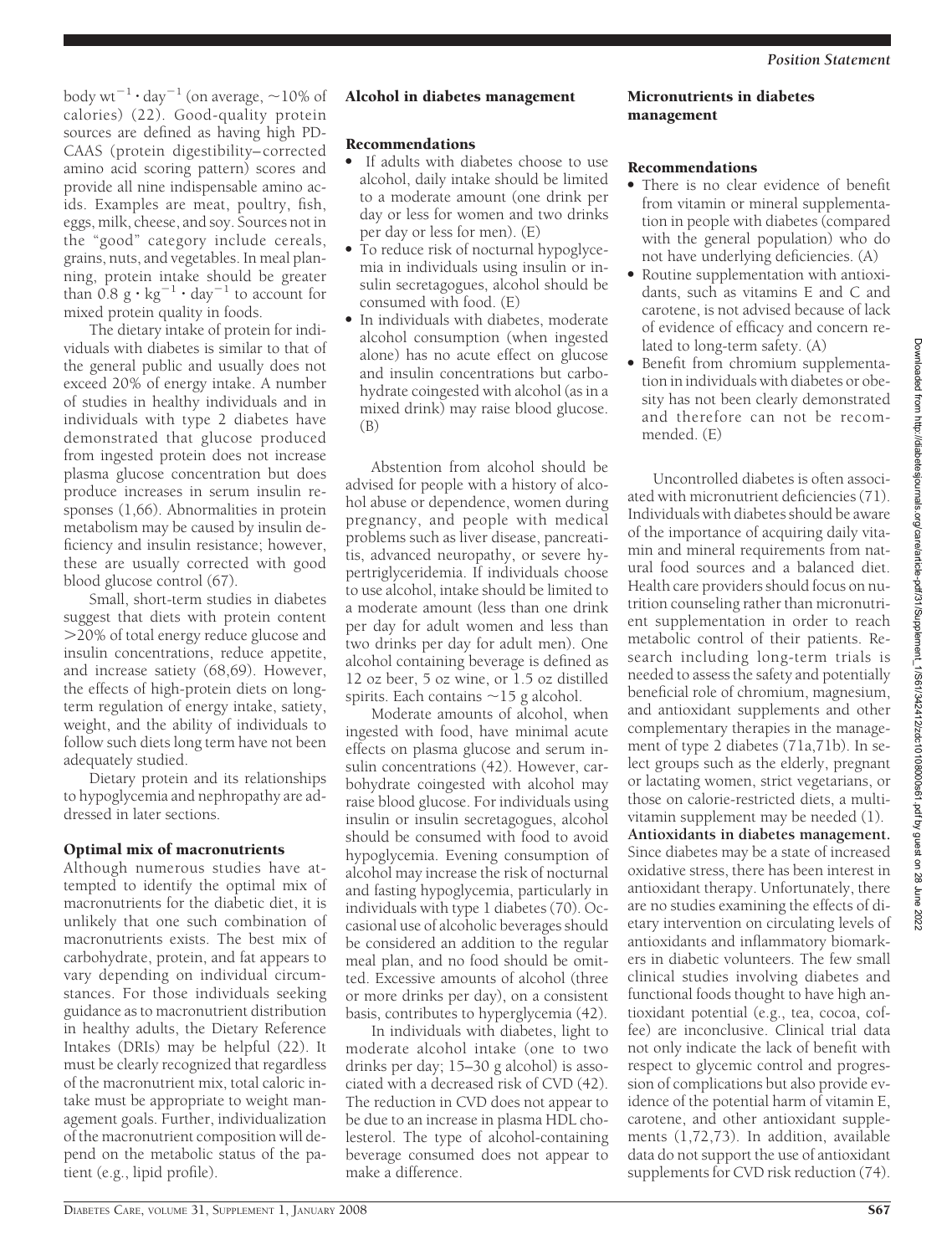**Chromium, other minerals, and herbs in diabetes management.** Chromium, potassium, magnesium, and possibly zinc deficiency may aggravate carbohydrate intolerance. Serum levels can readily detect the need for potassium or magnesium replacement, but detecting deficiency of zinc or chromium is more difficult (75). In the late 1990s, two randomized placebo-controlled studies in China found that chromium supplementation had beneficial effects on glycemia (76 –78), but the chromium status of the study populations was not evaluated either at baseline or following supplementation. Data from recent small studies indicate that chromium supplementation may have a role in the management of glucose intolerance, gestational diabetes mellitus (GDM), and corticosteroid-induced diabetes (76 –78). However, other well-designed studies have failed to demonstrate any significant benefit of chromium supplementation in individuals with impaired glucose intolerance or type 2 diabetes (79,80). Similarly, a meta-analysis of randomized controlled trials failed to demonstrate any benefit of chromium picolinate supplementation in reducing body weight (81). The FDA concluded that although a small study suggested that chromium picolinate may reduce insulin resistance, the existence of such a relationship between chromium picolinate and either insulin resistance or type 2 diabetes was uncertain (http:/www.cfsan.fda.gov/~dms/ qhccr.html).

There is insufficient evidence to demonstrate efficacy of individual herbs and supplements in diabetes management (82). In addition, commercially available products are not standardized and vary in the content of active ingredients. Herbal preparations also have the potential to interact with other medications (83). Therefore, it is important that health care providers be aware when patients with diabetes are using these products and look for unusual side effects and herb-drug or herb-herb interactions

#### **NUTRITION INTERVENTIONS FOR SPECIFIC POPULATIONS**

#### Nutrition interventions for type 1 diabetes

#### Recommendations

● For individuals with type 1 diabetes, insulin therapy should be integrated

into an individual's dietary and physical activity pattern. (E)

- Individuals using rapid-acting insulin by injection or an insulin pump should adjust the meal and snack insulin doses based on the carbohydrate content of the meals and snacks. (A)
- For individuals using fixed daily insulin doses, carbohydrate intake on a day-today basis should be kept consistent with respect to time and amount. (C)
- For planned exercise, insulin doses can be adjusted. For unplanned exercise, extra carbohydrate may be needed. (E)

The first nutrition priority for individuals requiring insulin therapy is to integrate an insulin regimen into their lifestyle. With the many insulin options now available, an appropriate insulin regimen can usually be developed to conform to an individual's preferred meal routine, food choices, and physical activity pattern. For individuals receiving basal-bolus insulin therapy, the total carbohydrate content of meals and snacks is the major determinant of bolus insulin doses (84). Insulin-to-carbohydrate ratios can be used to adjust mealtime insulin doses. Several methods can be used to estimate the nutrient content of meals, including carbohydrate counting, the exchange system, and experience-based estimation. The DAFNE (Dose Adjustment for Normal Eating) study (85) demonstrated that patients can learn how to use glucose testing to better match insulin to carbohydrate intake. Improvement in A1C without a significant increase in severe hypoglycemia was demonstrated, as were positive effects on quality of life, satisfaction with treatment, and psychological well-being, even though increases in the number of insulin injections and blood glucose tests were necessary.

For planned exercise, reduction in insulin dosage is the preferred method to prevent hypoglycemia (86). For unplanned exercise, intake of additional carbohydrate is usually needed. Moderateintensity exercise increases glucose utilization by 2–3 mg  $\cdot$  kg<sup>-1</sup>  $\cdot$  min<sup>-1</sup> above usual requirements (87). Thus, a 70-kg person would need  $\sim$  10–15 g additional carbohydrate per hour of moderate intensity physical activity. More carbohydrate is needed for intense activity.

A 2005 American Diabetes Association statement addresses diabetes MNT for children and adolescents with type 1 diabetes (88).

#### Nutrition interventions for type 2 diabetes

#### Recommendations

- Individuals with type 2 diabetes are encouraged to implement lifestyle modifications that reduce intakes of energy, saturated and *trans* fatty acids, cholesterol, and sodium and to increase physical activity in an effort to improve glycemia, dyslipidemia, and blood pressure. (E)
- Plasma glucose monitoring can be used to determine whether adjustments in foods and meals will be sufficient to achieve blood glucose goals or if medication(s) needs to be combined with MNT. (E)

Healthy lifestyle nutrition recommendations for the general public are also appropriate for individuals with type 2 diabetes. Because many individuals with type 2 diabetes are overweight and insulin resistant, MNT should emphasize lifestyle changes that result in reduced energy intake and increased energy expenditure through physical activity. Because many individuals also have dyslipidemia and hypertension, reducing saturated and *trans* fatty acids, cholesterol, and sodium is often desirable. Therefore, the first nutrition priority is to encourage individuals with type 2 diabetes to implement lifestyle strategies that will improve glycemia, dyslipidemia, and blood pressure.

Although there are similarities to those above for type 1 diabetes, MNT recommendations for established type 2 diabetes differ in several aspects from both recommendations for type 1 diabetes and the prevention of diabetes. MNT progresses from prevention of overweight and obesity, to improving insulin resistance and preventing or delaying the onset of diabetes, and to contributing to improved metabolic control in those with diabetes. With established type 2 diabetes treated with fixed doses of insulin or insulin secretagogues, consistency in timing and carbohydrate content of meals is important. However, rapid-acting insulins and rapid-acting insulin secretagogues allow for more flexible food intake and lifestyle as in individuals with type 1 diabetes.

Increased physical activity by individuals with type 2 diabetes can lead to improved glycemia, decreased insulin resistance, and a reduction in cardiovascular risk factors, independent of change in body weight. At least 150 min/week of moderate-intensity aerobic physical ac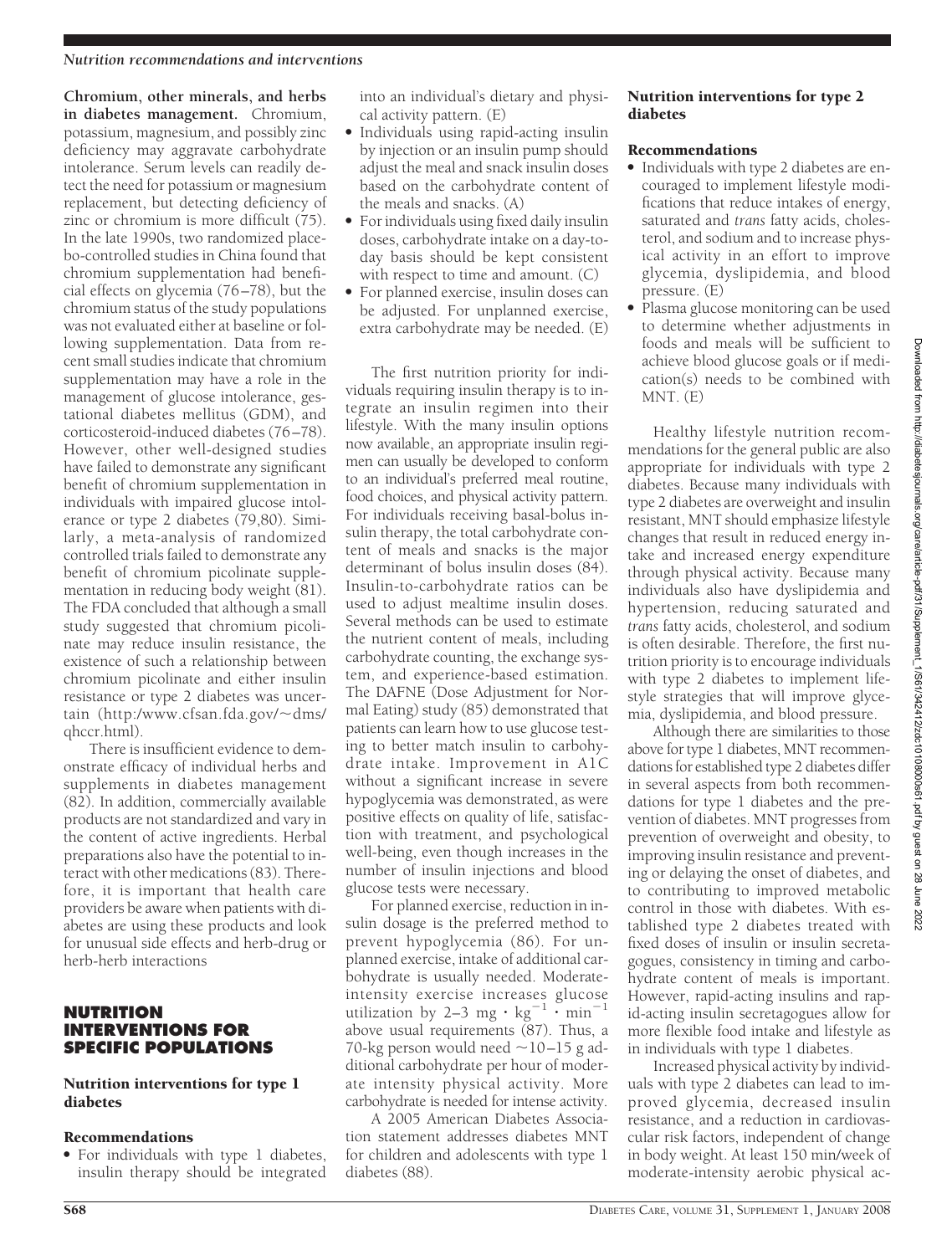tivity, distributed over at least 3 days and with no more than 2 consecutive days without physical activity is recommended (89). Resistance training is also effective in improving glycemia and, in the absence of proliferative retinopathy, people with type 2 diabetes can be encouraged to perform resistance exercise three times a week (89).

#### Nutrition interventions for pregnancy and lactation with diabetes

# Recommendations

- Adequate energy intake that provides appropriate weight gain is recommended during pregnancy. Weight loss is not recommended; however, for overweight and obese women with GDM, modest energy and carbohydrate restriction may be appropriate. (E)
- Ketonemia from ketoacidosis or starvation ketosis should be avoided. (C)
- MNT for GDM focuses on food choices for appropriate weight gain, normoglycemia, and absence of ketones. (E)
- Because GDM is a risk factor for subsequent type 2 diabetes, after delivery, lifestyle modifications aimed at reducing weight and increasing physical activity are recommended. (A)

Prepregnancy MNT includes an individualized prenatal meal plan to optimize blood glucose control. During pregnancy, the distribution of energy and carbohydrate intake should be based on the woman's food and eating habits and plasma glucose responses. Due to the continuous fetal draw of glucose from the mother, maintaining consistency of times and amounts of food eaten are important to avoidance of hypoglycemia. Plasma glucose monitoring and daily food records provide valuable information for insulin and meal plan adjustments.

MNT for GDM primarily involves a carbohydrate-controlled meal plan that promotes optimal nutrition for maternal and fetal health with adequate energy for appropriate gestational weight gain, achievement and maintenance of normoglycemia, and absence of ketosis. Specific nutrition and food recommendations are determined and subsequently modified based on individual assessment and selfmonitoring of blood glucose. All women with GDM should receive MNT at the time of diagnosis. A recent large clinical trial reported that treatment of GDM with nutrition therapy, blood glucose monitor-

ing, and insulin therapy as required for glycemic control reduced serious perinatal complications without increasing the rate of cesarean delivery as compared with routine care (90). Maternal health– related quality of life was also improved.

Hypocaloric diets in obese women with GDM can result in ketonemia and ketonuria. However, moderate caloric restriction (reduction by 30% of estimated energy needs) in obese women with GDM may improve glycemic control without ketonemia and reduce maternal weight gain. Insufficient data are available to determine how such diets affect perinatal outcomes. Daily food records, weekly weight checks, and ketone testing can be used to determine individual energy requirements and whether a woman is undereating to avoid insulin therapy.

The amount and distribution of carbohydrate should be based on clinical outcome measures (hunger, plasma glucose levels, weight gain, ketone levels), but a minimum of 175 g carbohydrate/ day should be provided (22). Carbohydrate should be distributed throughout the day in three small- to moderate-sized meals and two to four snacks. An evening snack may be needed to prevent accelerated ketosis overnight. Carbohydrate is generally less well tolerated at breakfast than at other meals.

Regular physical activity can help lower fasting and postprandial plasma glucose concentrations and may be used as an adjunct to improve maternal glycemia. If insulin therapy is added to MNT, maintaining carbohydrate consistency at meals and snacks becomes a primary goal.

Although most women with GDM revert to normal glucose tolerance postpartum, they are at increased risk of GDM in subsequent pregnancies and type 2 diabetes later in life. Lifestyle modifications after pregnancy aimed at reducing weight and increasing physical activity are recommended, as they reduce the risk of subsequent diabetes (26,91). Breastfeeding is recommended for infants of women with preexisting diabetes or GDM; however, successful lactation requires planning and coordination of care (92). In most situations, breast-feeding mothers require less insulin because of the calories expended with nursing. Lactating women have reported fluctuations in blood glucose related to nursing sessions, often requiring a snack containing carbohydrate before or during breastfeeding (92).

#### Nutrition interventions for older adults with diabetes

#### Recommendations

- Obese older adults with diabetes may benefit from modest energy restriction and an increase in physical activity; energy requirement may be less than for a younger individual of a similar weight. (E)
- A daily multivitamin supplement may be appropriate, especially for those older adults with reduced energy intake. (C)

The American Geriatrics Society emphasizes the importance of MNT for older adults with diabetes. For obese individuals, a modest weight loss of 5–10% of body weight may be indicated (93,94). However, an involuntary gain or loss of  $>$ 10 lb or 10% of body weight in  $<$ 6 months should be addressed in the MNT evaluation (1,95,96). Physical activity is needed to attenuate loss of lean body mass that can occur with energy restriction. Exercise training can significantly reduce the decline in maximal aerobic capacity that occurs with age, improve risk factors for atherosclerosis, slow the age-related decline in lean body mass, decrease central adiposity, and improve insulin sensitivity—all potentially beneficial for the older adult with diabetes (89,97). However, exercise can also pose potential risks such as cardiac ischemia, musculoskeletal injuries, and hypoglycemia in patients treated with insulin or insulin secretagogues.

#### **NUTRITION RECOMMENDATIONS FOR CONTROLLING DIABETES COMPLICATIONS (TERTIARY PREVENTION)**

#### Microvascular complications

#### Recommendations

- Reduction of protein intake to 0.8 –1.0  $g \cdot$  kg body  $wt^{-1} \cdot$  day $^{-1}$  in individuals with diabetes and the earlier stages of chronic kidney disease (CKD) and to 0.8 g  $\cdot$  kg body wt<sup>-1</sup>  $\cdot$  day<sup>-1</sup> in the later stages of CKD may improve measures of renal function (urine albumin excretion rate, glomerular filtration rate) and is recommended. (B)
- MNT that favorably affects cardiovascular risk factors may also have a favorable effect on microvascular complications such as retinopathy and nephropathy. (C)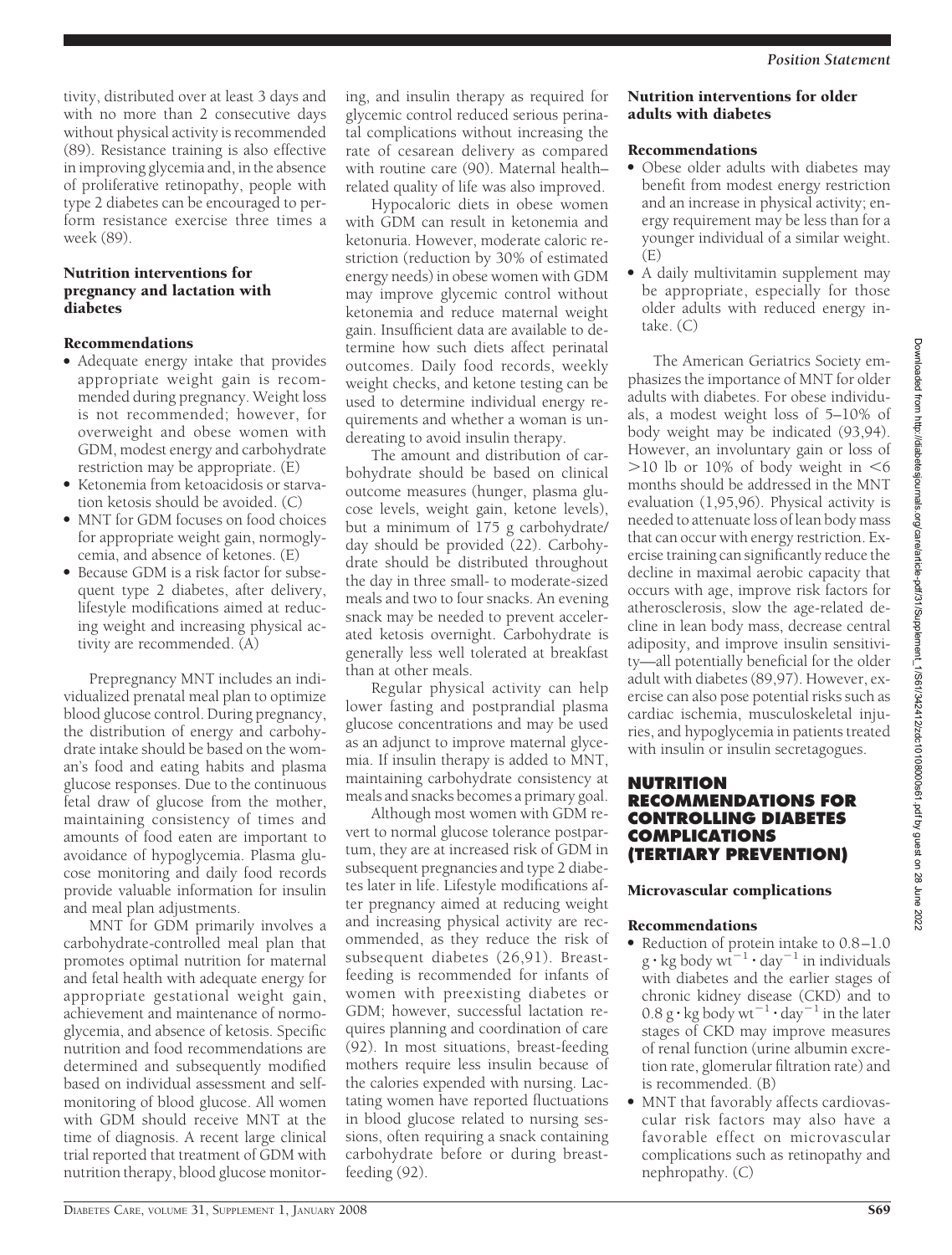Progression of diabetes complications may be modified by improving glycemic control, lowering blood pressure, and, potentially, reducing protein intake. Normal protein intake (15–20% of energy) does not appear to be associated with risk of developing diabetic nephropathy (1), but the long-term effect on development of nephropathy of dietary protein intake -20% of energy has not been determined. In several studies of subjects with diabetes and microalbuminuria, urinary albumin excretion rate and decline in glomerular filtration were favorably influenced by reduction of protein intake to  $0.8-1.0$  g  $\cdot$  kg body wt<sup>-1</sup>  $\cdot$  day<sup>-1</sup> (see PROTEIN IN DIABETES MANAGEMENT **section**) (98 –101). Although reduction of protein intake to 0.8 g  $\cdot$  kg body wt<sup>-1</sup>  $\cdot$  day<sup>-1</sup> was prescribed, subjects who were not able to achieve this level of reduction also showed improvements in renal function (99,100).

In individuals with diabetes and macroalbuminuria, reducing protein from all sources to  $0.8 \text{ g} \cdot \text{kg}$  body wt<sup>-1</sup>  $\cdot$  day<sup>-1</sup> has been associated with slowing the decline in renal function (1,102); however, such reductions in protein need to maintain good nutritional status in patients with chronic renal failure (103). Although several studies have explored the potential benefit of plant proteins in place of animal proteins and specific animal proteins in diabetic individuals with microalbuninuria, the data are inconclusive  $(1.104)$ .

Observational data suggest that dyslipidemia may increase albumin excretion and the rate of progression of diabetic nephropathy (105). Elevation of plasma cholesterol in both type 1 and 2 diabetic subjects and plasma triglycerides in type 2 diabetic subjects were predictors of the need for renal replacement therapy (106). Whereas these observations do not confirm that MNT will affect diabetic nephropathy, MNT designed to reduce the risk for CVD may have favorable effects on microvascular complications of diabetes.

#### Treatment and management of CVD risk

#### Recommendations

- Target A1C is as close to normal as possible without significant hypoglycemia. (B)
- For patients with diabetes at risk for CVD, diets high in fruits, vegetables, whole grains, and nuts may reduce the risk. (C)
- For patients with diabetes and symptomatic heart failure, dietary sodium intake of 2,000 mg/day may reduce symptoms. (C)
- In normotensive and hypertensive individuals, a reduced sodium intake (e.g., 2,300 mg/day) with a diet high in fruits, vegetables, and low-fat dairy products lowers blood pressure. (A)
- In most individuals, a modest amount of weight loss beneficially affects blood pressure. (C)

In the EDIC (Epidemiology of Diabetes Interventions and Complications) study, the follow-up of the DCCT (Diabetes Control and Complications Trial), intensive treatment of type 1 diabetic subjects during the DCCT study period improved glycemic control and significantly reduced the risk of the combined end point of cardiovascular death, myocardial infarction, and stroke (107). Adjustment for A1C explained most of the treatment effect. The risk reductions obtained with improved glycemia exceeded those that have been demonstrated for other interventions such as cholesterol and blood pressure reductions. Observational data from the UKPDS suggest that CVD risk in type 2 diabetes is also proportionate to the level of A1C elevation (107a).

There are no large-scale randomized trials to guide MNT recommendations for CVD risk reduction in individuals with type 2 diabetes. However, because CVD risk factors are similar in individuals with and without diabetes, benefits observed in nutrition studies in the general population are probably applicable to individuals with diabetes. The previous section on dietary fat addresses the need to reduce intake of saturated and *trans* fatty acids and cholesterol.

Hypertension, which is predictive of progression of micro- as well as macrovascular complications of diabetes, can be prevented and managed with interventions including weight loss, physical activity, moderation of alcohol intake, and diets such as DASH (Dietary Approaches to Stop Hypertension). The DASH diet emphasized fruits, vegetables, and low-fat dairy products; included whole grains, poultry, fish, and nuts; and was reduced in fats, red meat, sweets, and sugarcontaining beverages (7,108,109). The effects of lifestyle interventions on hypertension appear to be additive.

Reduction in blood pressure in people with diabetes can occur with a modest amount of weight loss, although there is great variability in response  $(1,7)$ . Regular aerobic physical activity, such as brisk walking, has an antihypertensive effect (7). Although chronic excessive alcohol intake is associated with an increased risk of hypertension, light to moderate alcohol consumption is associated with reductions in blood pressure (7).

Heart failure and peripheral vascular disease are common in individuals with diabetes, but little is known about the role of MNT in treating these complications. Nutrition recommendations from the American College of Physicians/American Heart Association suggest moderate sodium restriction  $\left($  < 2,000 mg/day) for patients with structural heart disease or symptomatic heart failure (110). Alcohol intake is discouraged in patients at high risk for heart failure.

#### **NUTRITION INTERVENTIONS FOR ACUTE COMPLICATIONS AND SPECIAL CONSIDERATIONS FOR PATIENTS WITH COMORBIDITIES IN ACUTE AND CHONIC CARE FACILITIES**

#### Hypoglycemia

#### Recommendations

- Ingestion of 15–20 g glucose is the preferred treatment for hypoglycemia, although any form of carbohydrate that contains glucose may be used. (A)
- The response to treatment of hypoglycemia should be apparent in  $10-20$ min; however, plasma glucose should be tested again in  $\sim 60$  min, as additional treatment may be necessary. (B)

In individuals taking insulin or insulin secretagogues, changes in food intake, physical activity, and medication can contribute to the development of hypoglycemia. Treatment of hypoglycemia (plasma glucose  $\langle 70 \rangle$  mg/dl requires ingestion of glucose or glucose-containing foods. The acute glycemic response correlates better with the glucose content than with the carbohydrate content of the food (1). With insulin-induced hypoglycemia, 10 g oral glucose raises plasma glucose levels by  $\sim$ 40 mg/dl over 30 min, while 20 g oral glucose raises plasma glucose levels by  $\sim$  60 mg/dl over 45 min. In each case, glucose levels often begin to fall  $\sim$  60 min after glucose ingestion (111).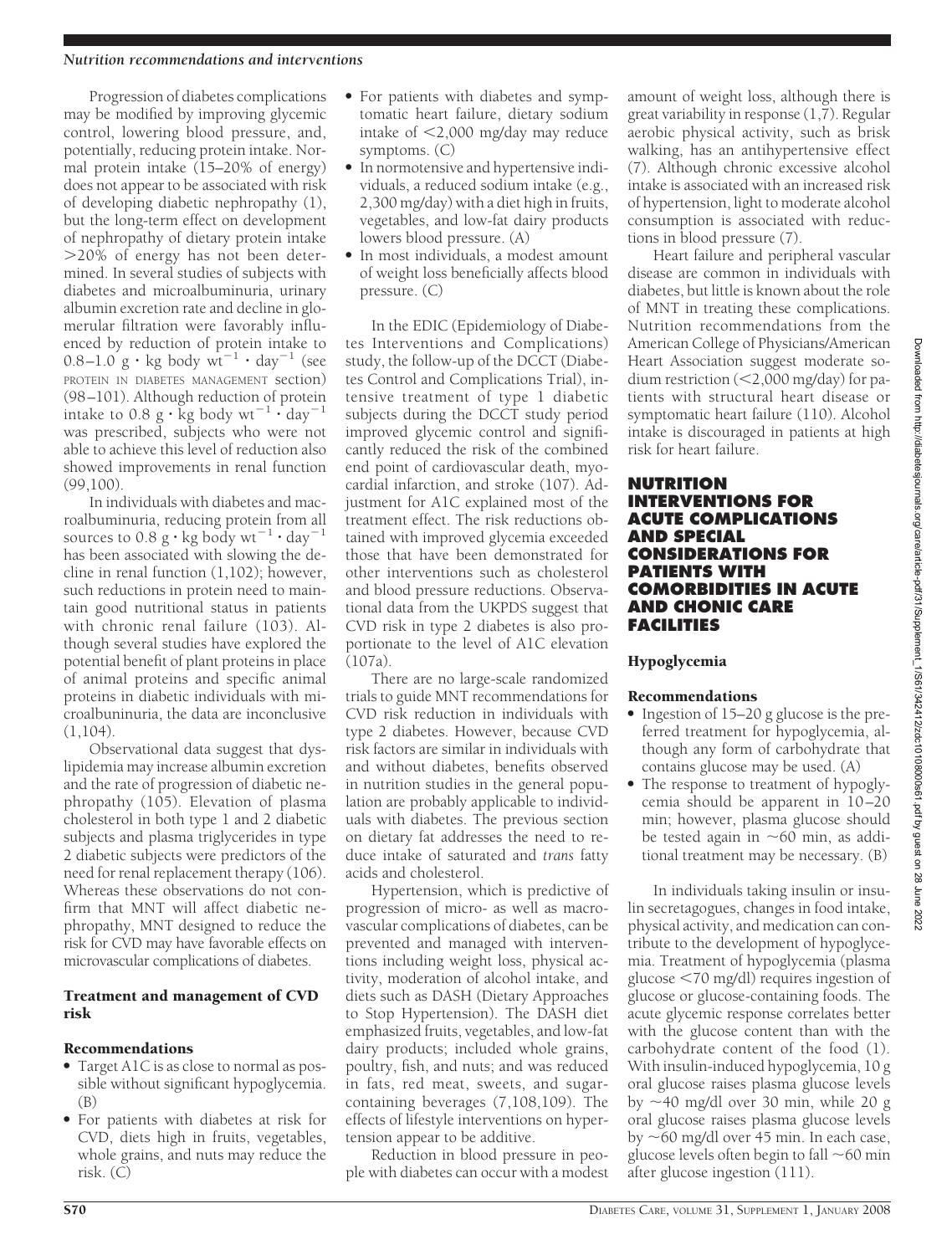#### **Table 3—***Major nutrition recommendations and interventions*

Effectiveness of MNT

● Individuals who have pre-diabetes or diabetes should receive individualized MNT; such therapy is best provided by a registered dietitian familiar with the components of diabetes MNT. (B)

● Nutrition counseling should be sensitive to the personal needs, willingness to change, and ability to make changes of the individual with pre-diabetes or diabetes. (E)

#### Energy balance, overweight, and obesity

● In overweight and obese insulin-resistant individuals, modest weight loss has been shown to improve insulin resistance. Thus, weight loss is recommended for all such individuals who have or are at risk for diabetes. (A)

● For weight loss, either low-carbohydrate or low-fat calorie-restricted diets may be effective in the short term (up to 1 year). (A)

● For patients on low-carbohydrate diets, monitor lipid profiles, renal function, and protein intake (in those with nephropathy), and adjust hypoglycemic therapy as needed. (E)

● Physical activity and behavior modification are important components of weight loss programs and are most helpful in maintenance of weight loss. (B)

● Weight loss medications may be considered in the treatment of overweight and obese individuals with type 2 diabetes and can help achieve a 5–10% weight loss when combined with lifestyle modification. (B)

• Bariatric surgery may be considered for some individuals with type 2 diabetes and BMI  $\geq$ 35 kg/m<sup>2</sup> and can result in marked improvements in glycemia. The long-term benefits and risks of bariatric surgery in individuals with pre-diabetes or diabetes continue to be studied. (B)

#### Preventing diabetes (primary prevention)

● Among individuals at high risk for developing type 2 diabetes, structured programs that emphasize lifestyle changes that include moderate weight loss (7% body weight) and regular physical activity (150 min/week), with dietary strategies including reduced calories and reduced intake of dietary fat, can reduce the risk for developing diabetes and are therefore recommended. (A)

● Individuals at high risk for type 2 diabetes should be encouraged to achieve the USDA recommendation for dietary fiber (14 g fiber/1,000 kcal) and foods containing whole grains (one-half of grain intake). (B)

● There is not sufficient, consistent information to conclude that low–glycemic load diets reduce the risk for diabetes. Nevertheless, low– glycemic index foods that are rich in fiber and other important nutrients are to be encouraged. (E)

● Observational studies report that moderate alcohol intake may reduce the risk for diabetes, but the data do not support recommending alcohol consumption to individuals at risk of diabetes. (B)

● No nutrition recommendation can be made for preventing type 1 diabetes. (E)

● Although there are insufficient data at present to warrant any specific recommendations for prevention of type 2 diabetes in youth, it is reasonable to apply approaches demonstrated to be effective in adults, as long as nutritional needs for normal growth and development are maintained. (E)

Controlling diabetes (secondary prevention)

Carbohydrate in diabetes management

● A dietary pattern that includes carbohydrate from fruits, vegetables, whole grains, legumes, and low-fat milk is encouraged for good health. (B)

● Monitoring carbohydrate, whether by carbohydrate counting, exchanges, or experienced-based estimation, remains a key strategy in achieving glycemic control. (A)

● The use of glycemic index and load may provide a modest additional benefit over that observed when total carbohydrate is considered alone. (B)

● Sucrose-containing foods can be substituted for other carbohydrates in the meal plan or, if added to the meal plan, covered with insulin or other glucose-lowering medications. Care should be taken to avoid excess energy intake. (A)

● As for the general population, people with diabetes are encouraged to consume a variety of fiber-containing foods. However, evidence is lacking to recommend a higher fiber intake for people with diabetes than for the population as a whole. (B)

● Sugar alcohols and nonnutritive sweeteners are safe when consumed within the daily intake levels established by the FDA. (A) Fat and cholesterol in diabetes management

 $\bullet$  Limit saturated fat to  $\leq 7\%$  of total calories. (A)

- Intake of *trans* fat should be minimized. (E)
- $\bullet$  In individuals with diabetes, lower dietary cholesterol to  $\leq$ 200 mg/day. (E)

● Two or more servings of fish per week (with the exception of commercially fried fish filets) provide n-3 polyunsaturated fatty acids and are recommended. (B)

Protein in diabetes management

● For individuals with diabetes and normal renal function, there is insufficient evidence to suggest that usual protein intake (15–20% of energy) should be modified. (E)

● In individuals with type 2 diabetes, ingested protein can increase insulin response without increasing plasma glucose concentrations. Therefore, protein should not be used to treat acute or prevent nighttime hypoglycemia. (A)

*Continued on following page*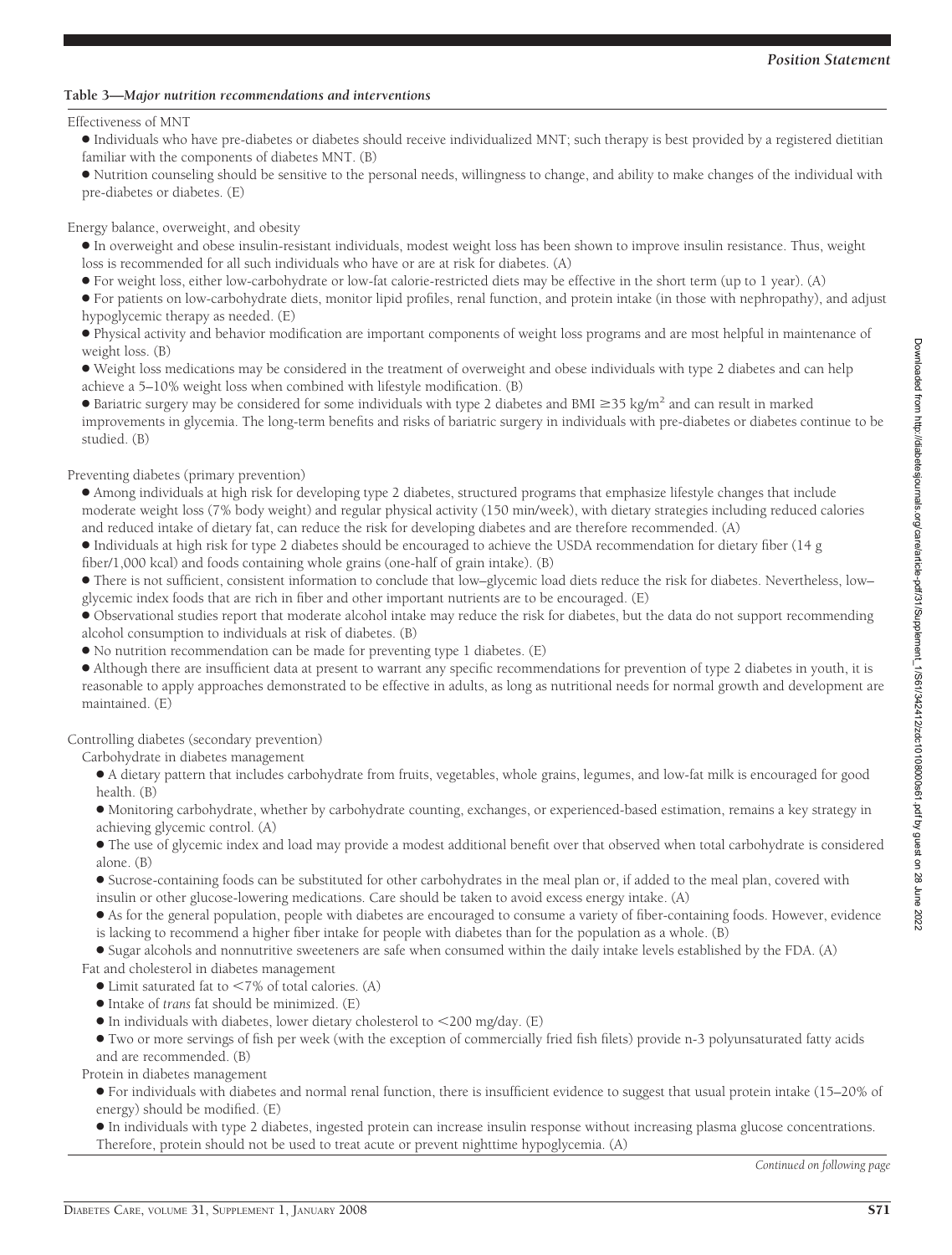#### **Table 3—***Continued*

● High-protein diets are not recommended as a method for weight loss at this time. The long-term effects of protein intake -20% of calories on diabetes management and its complications are unknown. Although such diets may produce short-term weight loss and improved glycemia, it has not been established that these benefits are maintained long term, and long-term effects on kidney function for persons with diabetes are unknown. (E)

Alcohol in diabetes management

● If adults with diabetes choose to use alcohol, daily intake should be limited to a moderate amount (one drink per day or less for women and two drinks per day or less for men). (E)

● To reduce risk of nocturnal hypoglycemia in individuals using insulin or insulin secretagogues, alcohol should be consumed with food. (E)

● In individuals with diabetes, moderate alcohol consumption (when ingested alone) has no acute effect on glucose and insulin concentrations but carbohydrate coingested with alcohol (as in a mixed drink) may raise blood glucose. (B)

Micronutrients in diabetes management

● There is no clear evidence of benefit from vitamin or mineral supplementation in people with diabetes (compared with the general population) who do not have underlying deficiencies. (A)

● Routine supplementation with antioxidants, such as vitamins E and C and carotene, is not advised because of lack of evidence of efficacy and concern related to long-term safety. (A)

● Benefit from chromium supplementation in individuals with diabetes or obesity has not been clearly demonstrated and therefore can not be recommended. (E)

Nutrition interventions for type 1 diabetes

● For individuals with type 1 diabetes, insulin therapy should be integrated into an individual's dietary and physical activity pattern. (E) ● Individuals using rapid-acting insulin by injection or an insulin pump should adjust the meal and snack insulin doses based on the carbohydrate content of the meals and snacks. (A)

● For individuals using fixed daily insulin doses, carbohydrate intake on a day-to-day basis should be kept consistent with respect to time and amount. (C)

● For planned exercise, insulin doses can be adjusted. For unplanned exercise, extra carbohydrate may be needed. (E) Nutrition interventions for type 2 diabetes

● Individuals with type 2 diabetes are encouraged to implement lifestyle modifications that reduce intakes of energy, saturated and *trans* fatty acids, cholesterol, and sodium and to increase physical activity in an effort to improve glycemia, dyslipidemia, and blood pressure.  $(F)$ 

● Plasma glucose monitoring can be used to determine whether adjustments in foods and meals will be sufficient to achieve blood glucose goals or if medication(s) needs to be combined with MNT. (E)

Nutrition interventions for pregnancy and lactation with diabetes

● Adequate energy intake that provides appropriate weight gain is recommended during pregnancy. Weight loss is not recommended; however, for overweight and obese women with GDM, modest energy and carbohydrate restriction may be appropriate. (E)

● Ketonemia from ketoacidosis or starvation ketosis should be avoided. (C)

● MNT for GDM focuses on food choices for appropriate weight gain, normoglycemia, and absence of ketones. (E)

● Because GDM is a risk factor for subsequent type 2 diabetes, after delivery, lifestyle modifications aimed at reducing weight and increasing physical activity are recommended. (A)

Nutrition interventions for older adults with diabetes

● Obese older adults with diabetes may benefit from modest energy restriction and an increase in physical activity; energy requirement may be less than for a younger individual of a similar weight. (E)

● A daily multivitamin supplement may be appropriate, especially for those older adults with reduced energy intake. (C)

Treating and controlling diabetes complications (tertiary prevention)

Microvascular complications

Reduction of protein intake to 0.8–1.0 g  $\cdot$  kg body wt<sup>-1</sup>  $\cdot$  day<sup>-1</sup> in individuals with diabetes and the earlier stages of CKD and to 0.8 g  $\cdot$  kg body wt<sup>-1</sup>  $\cdot$  day<sup>-1</sup> in the later stages of CKD may improve measures of renal function (urine albumin excretion rate, glomerular filtration rate) and is recommended. (B)

● MNT that favorably affects cardiovascular risk factors may also have a favorable effect on microvascular complications such as retinopathy and nephropathy. (C)

Treatment and management of CVD risk

● Target A1C is as close to normal as possible without significant hypoglycemia. (B)

● For patients with diabetes at risk for CVD, diets high in fruits, vegetables, whole grains, and nuts may reduce the risk. (C)

● For patients with diabetes and symptomatic heart failure, dietary sodium intake of 2,000 mg/day may reduce symptoms. (C)

● In normotensive and hypertensive individuals, a reduced sodium intake (e.g., 2,300 mg/day) with a diet high in fruits, vegetables, and low-fat dairy products lowers blood pressure. (A)

● In most individuals, a modest amount of weight loss beneficially affects blood pressure. (C)

*Continued on following page*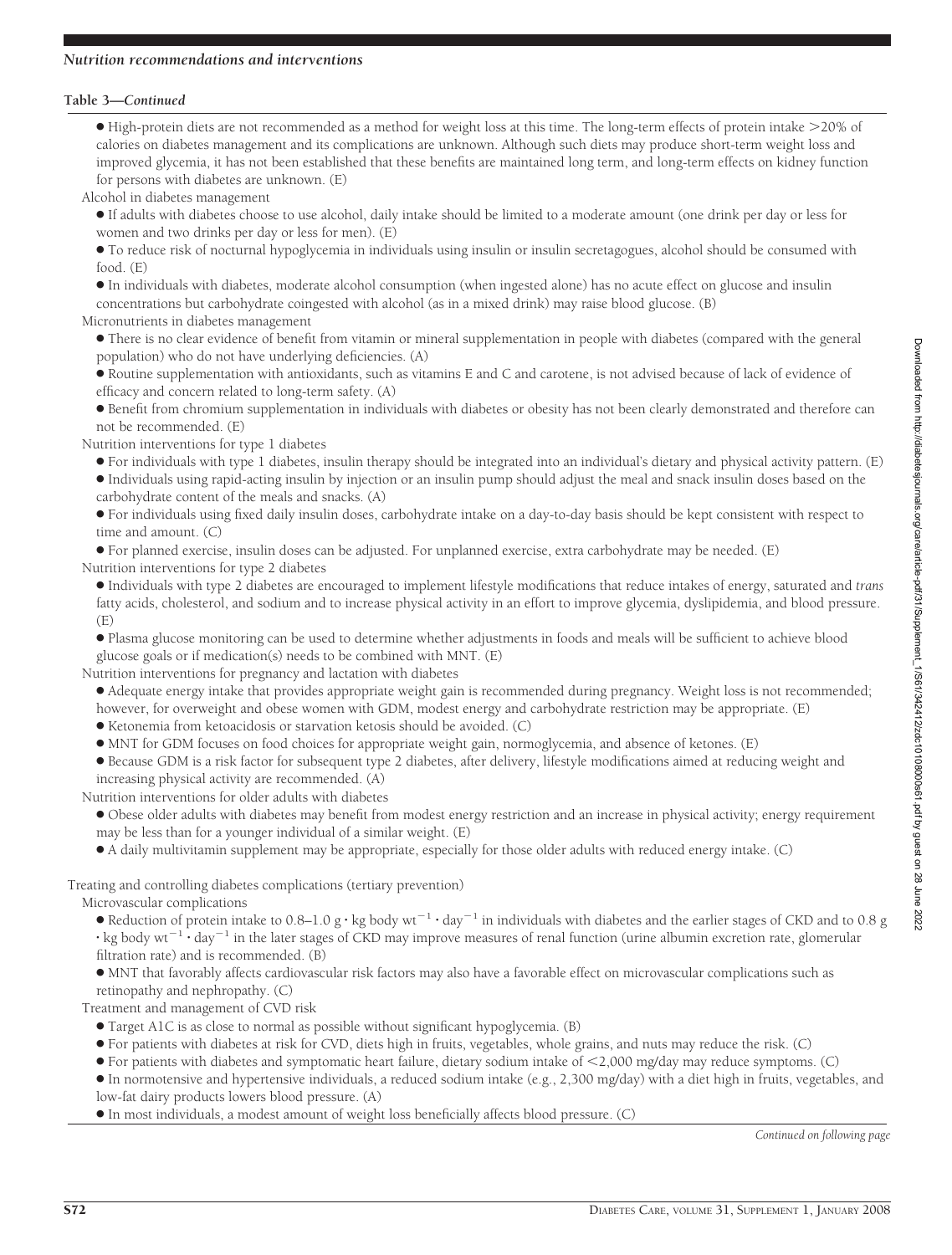#### **Table 3—***Continued*

Hypoglycemia

● Ingestion of 15–20 g glucose is the preferred treatment for hypoglycemia, although any form of carbohydrate that contains glucose may be used. (A)

• The response to treatment of hypoglycemia should be apparent in 10–20 min; however, plasma glucose should be tested again in  $\sim$ 60 min, as additional treatment may be necessary. (B)

Acute illness

● During acute illnesses, insulin and oral glucose-lowering medications should be continued. (A)

● During acute illnesses, testing of plasma glucose and ketones, drinking adequate amounts of fluids, and ingesting carbohydrate are all important. (B)

Acute health care facilities

● Establishing an interdisciplinary team, implementation of MNT, and timely diabetes-specific discharge planning improves the care of patients with diabetes during and after hospitalizations. (E)

● Hospitals should consider implementing a diabetes meal-planning system that provides consistency in the carbohydrate content of specific meals. (E)

Long-term care facilities

● The imposition of dietary restrictions on elderly patients with diabetes in long-term care facilities is not warranted. Residents with diabetes should be served a regular menu, with consistency in the amount and timing of carbohydrate. (C)

● An interdisciplinary team approach is necessary to integrate MNT for patients with diabetes into overall management. (E)

● There is no evidence to support prescribing diets such as "no concentrated sweets" or "no sugar added." (E)

● In the institutionalized elderly, undernutrition is likely and caution should be exercised when prescribing weight loss diets. (B)

Although pure glucose may be the preferred treatment, any form of carbohydrate that contains glucose will raise blood glucose (111). Adding protein to carbohydrate does not affect the glycemic response and does not prevent subsequent hypoglycemia. Adding fat, however, may retard and then prolong the acute glycemic response. During hypoglycemia, gastric-emptying rates are twice as fast as during euglycemia and are similar for liquid and solid foods.

#### Acute illness

#### Recommendations

- During acute illnesses, insulin and oral glucose-lowering medications should be continued. (A)
- During acute illnesses, testing of plasma glucose and ketones, drinking adequate amounts of fluids, and ingesting carbohydrate are all important. (B)

Acute illnesses can lead to the development of hyperglycemia and, in individuals with type 1 diabetes, ketoacidosis. During acute illnesses, with the usual accompanying increases in counterregulatory hormones, the need for insulin and oral glucose-lowering medications continues and often is increased. Testing plasma glucose and ketones, drinking adequate amounts of fluid, and ingesting carbohydrate, especially if plasma glucose is  $100$  mg/dl, are all important during acute illness. In adults, ingestion of 150 –

200 g carbohydrate daily (45–50 g every 3– 4 h) should be sufficient to prevent starvation ketosis (1).

#### Patients with diabetes in acute health care facilities

#### Recommendations

- Establishing an interdisciplinary team, implementation of MNT, and timely diabetes-specific discharge planning improves the care of patients with diabetes during and after hospitalizations. (E)
- Hospitals should consider implementing a diabetes meal-planning system that provides consistency in the carbohydrate content of specific meals. (E)

Hyperglycemia in hospitalized patients is common and represents an important marker of poor clinical outcome and mortality in both patients with and without diabetes (112). Optimizing glucose control in these patients is associated with better outcomes (113). An interdisciplinary team is needed to integrate MNT into the overall management plan (114,115). Diabetes nutrition selfmanagement education, although potentially initiated in the hospital, is usually best provided in an outpatient or home setting where the individual with diabetes is better able to focus on learning needs (114,115).

There is no single meal planning system that is ideal for hospitalized patients. However, it is suggested that hospitals consider implementing a consistentcarbohydrate diabetes meal-planning system (114,115). This systems uses meal plans without a specific calorie level but consistency in the carbohydrate content of meals. The carbohydrate contents of breakfast, lunch, dinner, and snacks may vary, but the day-to-day carbohydrate content of specific meals and snacks is kept constant (114,115). It is recommended that the term "ADA diet" no longer be used, since the ADA no longer endorses a single nutrition prescription or percentages of macronutrients.

Special nutrition issues include liquid diets, surgical diets, catabolic illnesses, and enteral or parenteral nutrition (114,115). Patients requiring clear or full liquid diets should receive  $\sim$  200 g carbohydrate/day in equally divided amounts at meal and snack times. Liquids should not be sugar free. Patients require carbohydrate and calories, and sugar-free liquids do not meet these nutritional needs. For tube feedings, either a standard enteral formula (50% carbohydrate) or a lower– carbohydrate content formula (33– 40% carbohydrate) may be used. Calorie needs for most patients are in the range of 25–35 kcal/kg every 24 h. Care must be taken not to overfeed patients because this can exacerbate hyperglycemia. After surgery, food intake should be initiated as quickly as possible. Progression from clear liquids to full liquids to solid foods should be completed as rapidly as tolerated.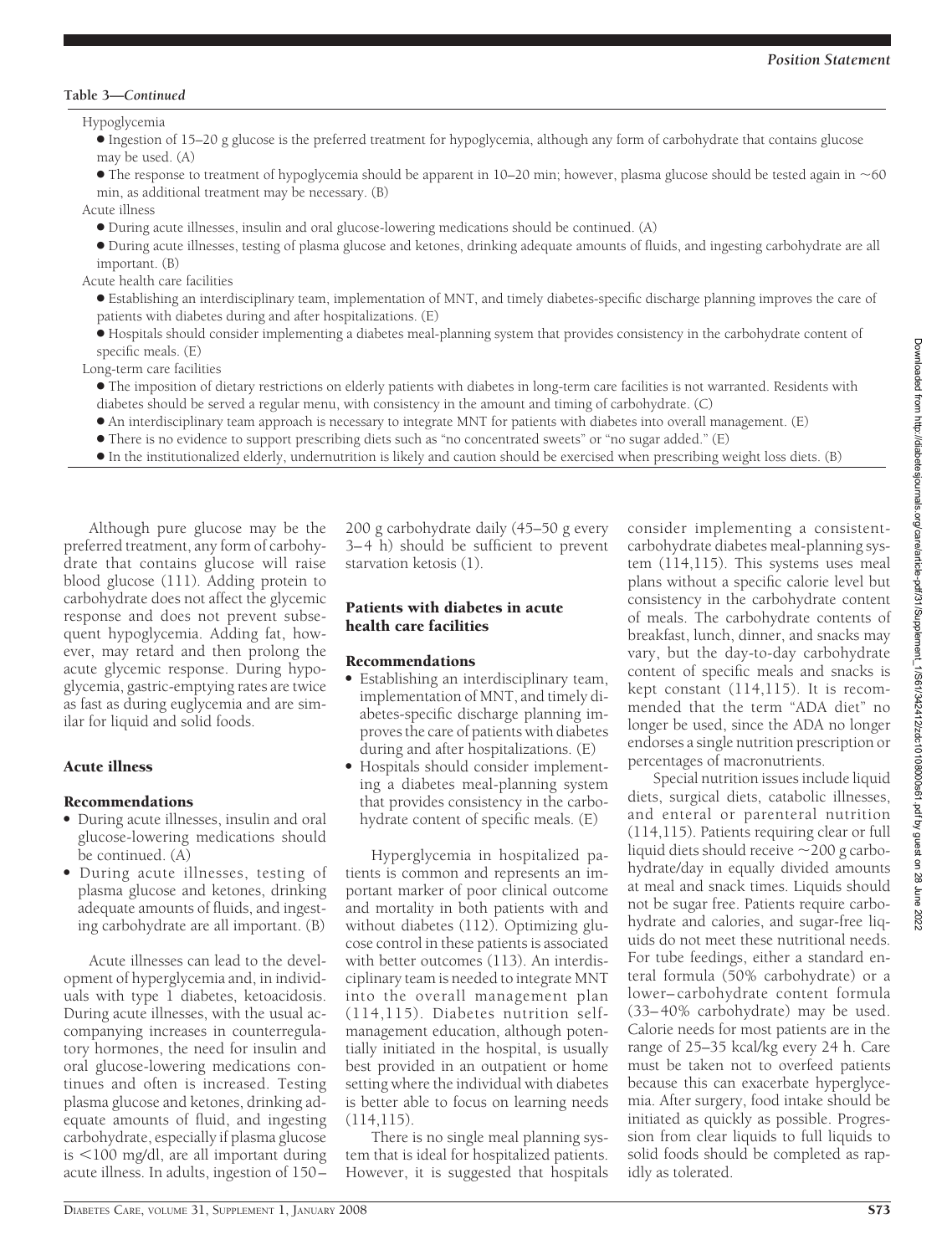#### Patients with diabetes in long-term care facilities

#### Recommendations

- The imposition of dietary restrictions on elderly patients with diabetes in long-term care facilities is not warranted. Residents with diabetes should be served a regular menu, with consistency in the amount and timing of carbohydrate. (C)
- An interdisciplinary team approach is necessary to integrate MNT for patients with diabetes into overall management.  $(E)$
- There is no evidence to support prescribing diets such as "no concentrated sweets" or "no sugar added." (E)
- In the institutionalized elderly, undernutrition is likely and caution should be exercised when prescribing weight loss diets. (B)

Although the prevalence of undiagnosed diabetes in elderly nursing home residents is high, not all of such individuals require pharmacologic therapy (115,116). Older residents with diabetes in nursing homes tend to be underweight rather than overweight (114). Low body weight has been associated with greater morbidity and mortality in this population (114,115). Experience has shown that residents eat better when they are given less restrictive diets (115,116). Specialized diabetic diets do not appear to be superior to standard diets in such settings (117,118). Meal plans such as no concentrated sweets, no sugar added, low sugar, and liberal diabetic diet also are no longer appropriate. These diets do not reflect current diabetes nutrition recommendations and unnecessarily restrict sucrose. (These types of diets are more likely in long-term care facilities than acute care.) Making medication changes to control glucose, lipids, and blood pressure rather than implementing food restrictions can reduce the risk of iatrogenic malnutrition. The specific nutrition interventions recommended will depend on a variety of factors, including age, life expectancy, comorbidities, and patient preferences (119).

### **SUMMARY: NUTRITION RECOMMENDATIONS AND INTERVENTIONS FOR**

**DIABETES** — Major nutrition recommendations and interventions for diabetes are listed in Table 3. Monitoring of metabolic parameters, including glucose, A1C, lipids, blood pressure, body weight, and renal function is essential to assess the need for changes in therapy and to ensure successful outcomes. Many aspects of MNT require additional research.

#### **References**

- 1. Franz MJ, Bantle JP, Beebe CA, Brunzell JD, Chiasson JL, Garg A, Holzmeister LA, Hoogwerf B, Mayer-Davis E, Mooradian AD, Purnell JQ, Wheeler M: Evidence-based nutrition principles and recommendations for the treatment and prevention of diabetes and related complications. *Diabetes Care* 25:148 –198, 2002
- 2. American Diabetes Association: Nutrition principles and recommendations in diabetes (Position Statement). *Diabetes Care* 27 (Suppl. 1):S36 –S46, 2004
- 3. Pastors JG, Warshaw H, Daly A, Franz M, Kulkarni K: The evidence for the effectiveness of medical nutrition therapy in diabetes management. *Diabetes Care* 25:608 – 613, 2002
- 4. Pastors JG, Franz MJ, Warshaw H, Daly A, Arnold MS: How effective is medical nutrition therapy in diabetes care? *J Am Diet Assoc* 103:827– 831, 2003
- 5. Yu-Poth S, Zhao G, Etherton T, Naglak M, Jonnalagadda S, Kris-Etherton PM: Effects of the National Cholesterol Education Program's Step I and Step II dietary intervention programs on cardiovascular disease risk factors: a metaanalysis. *Am J Clin Nutr* 69:632– 646, 1999
- 6. Grundy SM, Balady GJ, Criqui MH, Fletcher G, Greenland P, Hiratzka LF, Houston-Miller N, Kris-Etherton P, Krumholz HM, LaRosa J, Ockene IS, Pearson TA, Reed J, Smith SC Jr, Washington R: When to start cholesterol-lowering therapy in patients with coronary heart disease: a statement for healthcare professionals from the American Heart Association Task Force on Risk Reduction. *Circulation* 95:1683–1685, 1997
- 7. Chobanian AV, Bakris GL, Black HR, Cushman WC, Green LA, Izzo JL Jr, Jones DW, Materson BJ, Oparil S, Wright JT Jr, Roccella EJ: The Seventh Report of the Joint National Committee on Prevention, Detection, Evaluation, and Treatment of High Blood Pressure: the JNC 7 report. *JAMA* 289:2560 – 2572, 2003
- 8. Whitworth JA, Chalmers J: World Health Organisation–International Society of Hypertension (WHO/ISH) hypertension guidelines. *Clin Exp Hypertens* 26:747–752, 2004
- 9. National Heart, Lung, and Blood Institute: *Clinical Guidelines on the Identification, Evaluation and Treatment of*

*Overweight and Obesity in Adults.* Bethesda, MD, National Institutes of Health, 1998

- 10. WHO Expert Consultation: Appropriate body-mass index for Asian populations and its implications for policy and intervention strategies. *Lancet* 363:157–163, 2004
- 11. Alberti KG, Zimmet P, Shaw J: The metabolic syndrome: a new worldwide definition. *Lancet* 366:1059 –1062, 2005
- 12. Norris SL, Zhang X, Avenell A, Gregg E, Bowman B, Schmid CH, Lau J: Longterm effectiveness of weight-loss interventions in adults with pre-diabetes: a review. *Am J Prev Med* 28:126 –139, 2005
- 13. Klein S, Sheard NF, Pi-Sunyer X, Daly A, Wylie-Rosett J, Kulkarni K, Clark NG: Weight management through lifestyle modification for the prevention and management of type 2 diabetes: rationale and strategies: a statement of the American Diabetes Association, the North American Association for the Study of Obesity, and the American Society for Clinical Nutrition. *Diabetes Care* 27:2067–2073, 2004
- 14. Norris SL, Zhang X, Avenell A, Gregg E, Schmid CH, Kim C, Lau J: Efficacy of pharmacotherapy for weight loss in adults with type 2 diabetes mellitus: a meta-analysis. *Arch Intern Med* 164: 1395–1404, 2004
- 15. Wolf AM, Conaway MR, Crowther JQ, Hazen KY, Nadler L, Oneida B, Bovbjerg VE: Translating lifestyle intervention to practice in obese patients with type 2 diabetes: Improving Control with Activity and Nutrition (ICAN) study. *Diabetes Care* 27:1570 –1576, 2004
- 16. Manning RM, Jung RT, Leese GP, Newton RW: The comparison of four weight reduction strategies aimed at overweight patients with diabetes mellitus: fouryear follow-up. *Diabet Med* 15:497–502, 1998
- 17. Ryan DH, Espeland MA, Foster GD, Haffner SM, Hubbard VS, Johnson KC, Kahn SE, Knowler WC, Yanovski SZ: Look AHEAD (Action for Health in Diabetes): design and methods for a clinical trial of weight loss for the prevention of cardiovascular disease in type 2 diabetes. *Control Clin Trials* 24:610 – 628, 2003
- 18. Mayer-Davis EJ, D'Antonio AM, Smith SM, Kirkner G, Levin MS, Parra-Medina D, Schultz R: Pounds off with empowerment (POWER): a clinical trial of weight management strategies for black and white adults with diabetes who live in medically underserved rural communities. *Am J Public Health* 94:1736 –1742, 2004
- 19. Foster GD, Wyatt HR, Hill JO, McGuckin BG, Brill C, Mohammed BS, Szapary PO, Rader DJ, Edman JS, Klein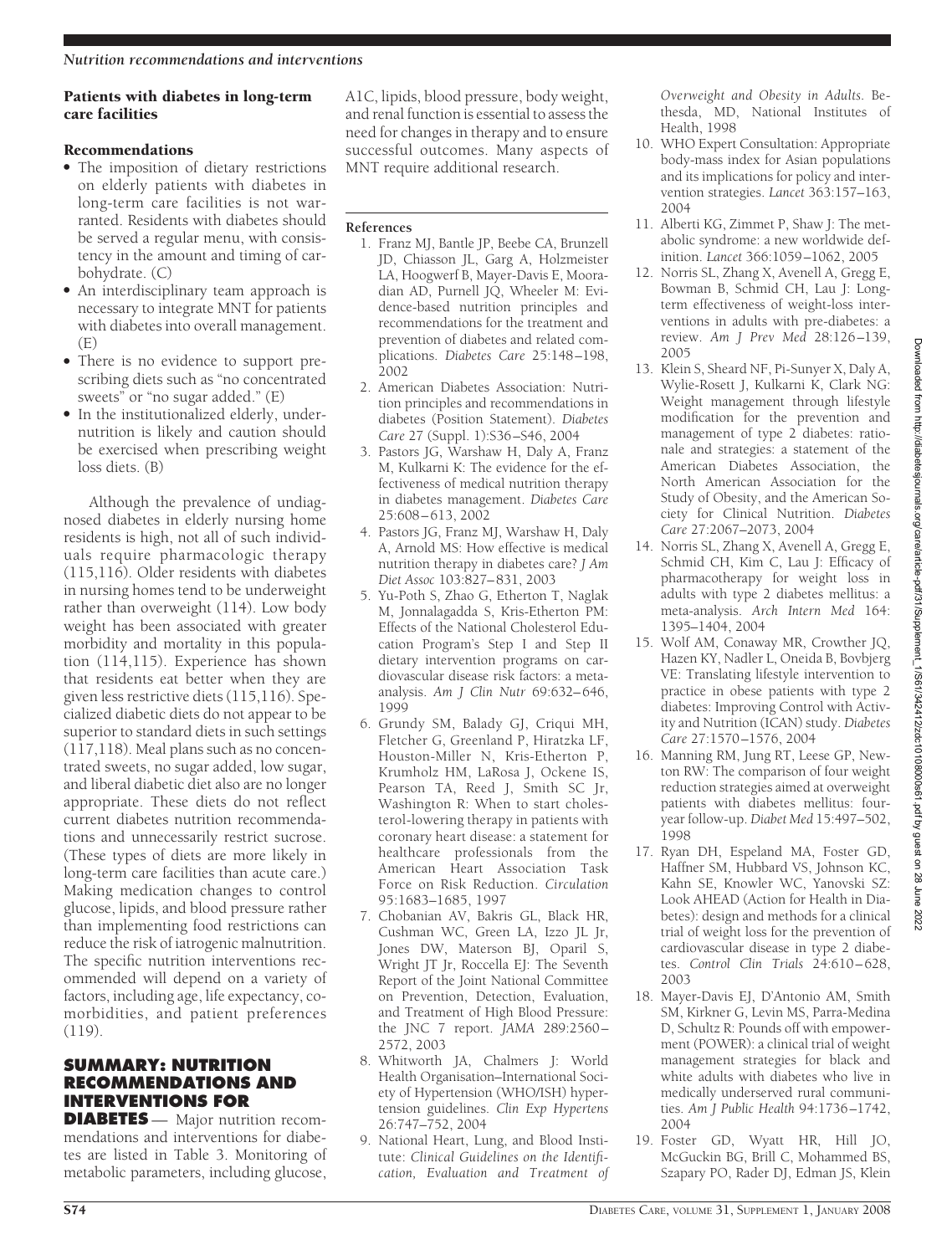S: A randomized trial of a low-carbohydrate diet for obesity. *N Engl J Med* 348: 2082–2090, 2003

- 20. Stern L, Iqbal N, Seshadri P, Chicano KL, Daily DA, McGrory J, Williams M, Gracely EJ, Samaha FF: The effects of low-carbohydrate versus conventional weight loss diets in severely obese adults: one-year follow-up of a randomized trial. *Ann Intern Med* 140:778 –785, 2004
- 20a.Gardner C, Kiazand A, Alhassan S, Soowon K, Stafford R, Balise R, Kraemer H, King A: Comparison of the Atkins, Zone, Ornish, and LEARN diets for change in weight and related risk factors among overweight premenopausal women. *JAMA* 297:969 –977, 2007
- 21. Nordmann AJ, Nordmann A, Briel M, Keller U, Yancy WS Jr, Brehm BJ, Bucher HC: Effects of low-carbohydrate vs lowfat diets on weight loss and cardiovascular risk factors: a meta-analysis of randomized controlled trials. *Arch Intern Med* 166:285–293, 2006
- 22. Institute of Medicine: *Dietary Reference Intakes: Energy, Carbohydrate, Fiber, Fat, Fatty Acids, Cholesterol, Protein, and Amino Acids.* Washington, DC, National Academies Press, 2002
- 23. Buchwald H, Avidor Y, Braunwald E, Jensen MD, Pories W, Fahrbach K, Schoelles K: Bariatric surgery: a systematic review and meta-analysis. *JAMA* 292:1724 –1737, 2004
- 24. Sjostrom L, Lindroos AK, Peltonen M, Torgerson J, Bouchard C, Carlsson B, Dahlgren S, Larsson B, Narbro K, Sjostrom CD, Sullivan M, Wedel H: Lifestyle, diabetes, and cardiovascular risk factors 10 years after bariatric surgery. *N Engl J Med* 351:2683–2693, 2004
- 25. Tuomilehto J, Lindstrom J, Eriksson JG, Valle TT, Hamalainen H, Ilanne-Parikka P, Keinanen-Kiukaanniemi S, Laakso M, Louheranta A, Rastas M, Salminen V, Uusitupa M: Prevention of type 2 diabetes mellitus by changes in lifestyle among subjects with impaired glucose tolerance. *N Engl J Med* 344:1343–1350, 2001
- 26. Knowler WC, Barrett-Connor E, Fowler SE, Hamman RF, Lachin JM, Walker EA, Nathan DM: Reduction in the incidence of type 2 diabetes with lifestyle intervention or metformin. *N Engl J Med* 346: 393– 403, 2002
- 27. Mayer-Davis EJ, Sparks KC, Hirst K, Costacou T, Lovejoy JC, Regensteiner JG, Hoskin MA, Kriska AM, Bray GA: Dietary intake in the Diabetes Prevention Program cohort: baseline and 1-year post randomization. *Ann Epidemiol* 14: 763–772, 2004
- 28. Wing RR, Hamman RF, Bray GA, Delahanty L, Edelstein SL, Hill JO, Horton ES, Hoskin MA, Kriska A, Lachin J, Mayer-Davis EJ, Pi-Sunyer X, Regen-

steiner JG, Venditti B, Wylie-Rosett J: Achieving weight and activity goals among Diabetes Prevention Program lifestyle participants. *Obes Res* 12:1426 – 1434, 2004

- 29. Ratner R, Goldberg R, Haffner S, Marcovina S, Orchard T, Fowler S, Temprosa M: Impact of intensive lifestyle and metformin therapy on cardiovascular disease risk factors in the Diabetes Prevention Program. *Diabetes Care* 28: 888 – 894, 2005
- 30. Haffner S, Temprosa M, Crandall J, Fowler S, Goldberg R, Horton E, Marcovina S, Mather K, Orchard T, Ratner R, Barrett-Connor E: Intensive lifestyle intervention or metformin on inflammation and coagulation in participants with impaired glucose tolerance. *Diabetes* 54: 1566 –1572, 2005
- 31. Herman WH, Hoerger TJ, Brandle M, Hicks K, Sorensen S, Zhang P, Hamman RF, Ackermann RT, Engelgau MM, Ratner RE: The cost-effectiveness of lifestyle modification or metformin in preventing type 2 diabetes in adults with impaired glucose tolerance. *Ann Intern Med* 142: 323–332, 2005
- 32. Eddy DM, Schlessinger L, Kahn R: Clinical outcomes and cost-effectiveness of strategies for managing people at high risk for diabetes. *Ann Intern Med* 143: 251–264, 2005
- 33. van Dam RM, Willett WC, Rimm EB, Stampfer MJ, Hu FB: Dietary fat and meat intake in relation to risk of type 2 diabetes in men. *Diabetes Care* 25:417– 424, 2002
- 34. Vessby B, Unsitupa M, Hermansen K, Riccardi G, Rivellese AA, Tapsell LC, Nalsen C, Berglund L, Louheranta A, Rasmussen BM, Calvert GD, Maffetone A, Pedersen E, Gustafsson IB, Storlien LH: Substituting dietary saturated for monounsaturated fat impairs insulin sensitivity in healthy men and women: the KANWU study. *Diabetologia* 44: 312–319, 2001
- 35. Meyer KA, Kushi LH, Jacobs DR Jr, Slavin J, Sellers TA, Folsom AR: Carbohydrates, dietary fiber, and incident type 2 diabetes in older women. *Am J Clin Nutr* 71:921–930, 2000
- 36. Schulze MB, Liu S, Rimm EB, Manson JE, Willett WC, Hu FB: Glycemic index, glycemic load, and dietary fiber intake and incidence of type 2 diabetes in younger and middle-aged women. *Am J Clin Nutr* 80:348 –356, 2004
- 37. Stevens J, Ahn K, Juhaeri, Houston D, Steffan L, Couper D: Dietary fiber intake and glycemic index and incidence of diabetes in African-American and white adults: the ARIC study.*Diabetes Care* 25: 1715–1721, 2002
- 38. Liese AD, Roach AK, Sparks KC, Marquart L, D'Agostino RB Jr, Mayer-Davis EJ: Whole-grain intake and insulin sen-

sitivity: the Insulin Resistance Atherosclerosis Study. *Am J Clin Nutr* 78:965– 971, 2003

- 39. Liese AD, Schulz M, Fang F, Wolever TM, D'Agostino RB Jr, Sparks KC, Mayer-Davis EJ: Dietary glycemic index and glycemic load, carbohydrate and fiber intake, and measures of insulin sensitivity, secretion, and adiposity in the Insulin Resistance Atherosclerosis Study. *Diabetes Care* 28:2832–2838, 2005
- 40. Sheard NF, Clark NG, Brand-Miller JC, Franz MJ, Pi-Sunyer FX, Mayer-Davis E, Kulkarni K, Geil P: Dietary carbohydrate (amount and type) in the prevention and management of diabetes: a statement of the American Diabetes Association. *Diabetes Care* 27:2266 –2271, 2004
- 41. Koppes LL, Dekker JM, Hendriks HF, Bouter LM, Heine RJ: Moderate alcohol consumption lowers the risk of type 2 diabetes: a meta-analysis of prospective observational studies. *Diabetes Care* 28: 719 –725, 2005
- 42. Howard AA, Arnsten JH, Gourevitch MN: Effect of alcohol consumption on diabetes mellitus: a systematic review. *Ann Intern Med* 140:211–219, 2004
- 43. Nanchahal K, Ashton WD, Wood DA: Alcohol consumption, metabolic cardiovascular risk factors and hypertension in women. *Int J Epidemiol* 29:57– 64, 2000
- 44. Reynolds K, Lewis B, Nolen JD, Kinney GL, Sathya B, He J: Alcohol consumption and risk of stroke: a meta-analysis. *JAMA* 289:579 –588, 2003
- 45. The Department of Health and Human Services, the Department of Agriculture: *Dietary Guidelines for Americans.* Washington, DC, U.S. Govt. Printing Office, 2005
- 46. Jenkins DJ, Wolever TM, Taylor RH, Barker H, Fielden H, Baldwin JM, Bowling AC, Newman HC, Jenkins AL, Goff DV: Glycemic index of foods: a physiological basis for carbohydrate exchange. *Am J Clin Nutr* 34:362–366, 1981
- 47. Mayer-Davis EJ, Dhawan A, Liese AD, Teff K, Schulz M: Towards understanding of glycaemic index and glycaemic load in habitual diet: associations with measures of glycaemia in the Insulin Resistance Atherosclerosis Study. *Br J Nutr* 95:397– 405, 2006
- 48. Wylie-Rosett J, Segal-Isaacson CJ, Segal-Isaacson A: Carbohydrates and increases in obesity: does the type of carbohydrate make a difference? *Obes Res* 12 (Suppl. 2):124S–129S, 2004
- 49. Brand-Miller J, Hayne S, Petocz P, Colagiuri S: Low-glycemic index diets in the management of diabetes: a meta-analysis of randomized controlled trials. *Diabetes Care* 26:2261–2267, 2003
- 50. Rizkalla SW, Taghrid L, Laromiguiere M, Huet D, Boillot J, Rigoir A, Elgrably F, Slama G: Improved plasma glucose con-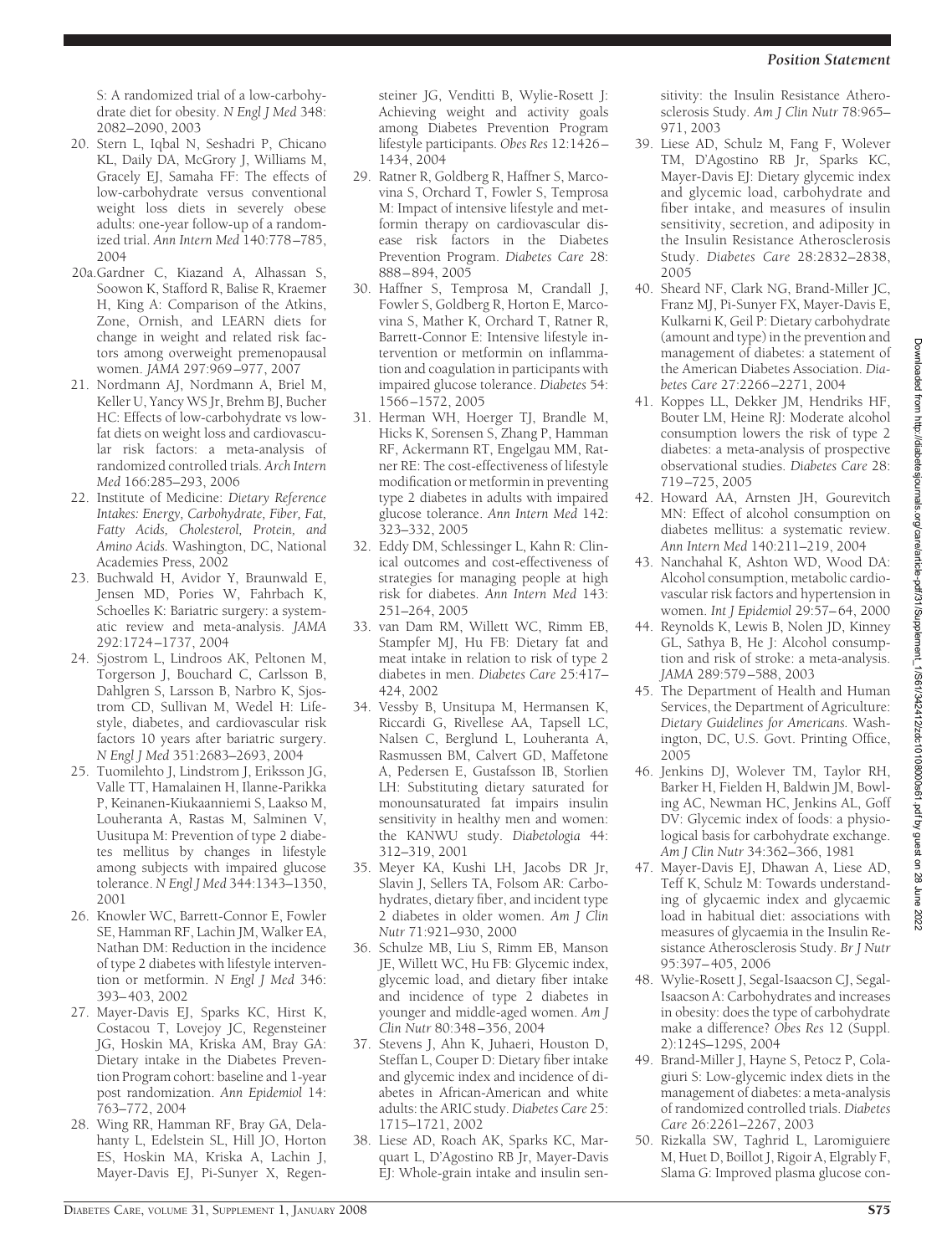trol, whole-body glucose utilization, and lipid profile on a low-glycemic index diet in type 2 diabetic men: a randomized controlled trial. *Diabetes Care* 27: 1866 –1872, 2004

- 51. Raben A, Vasilaras TH, Moller AC, Astrup A: Sucrose compared with artificial sweeteners: different effects on ad libitum food intake and body weight after 10 wk of supplementation in overweight subjects. *Am J Clin Nutr* 76:721–729, 2002
- 52. Garg A, Bantle JP, Henry RR, Coulston AM, Griver KA, Raatz SK, Brinkley L, Chen YD, Grundy SM, Huet BA, et al.: Effects of varying carbohydrate content of diet in patients with non-insulin-dependent diabetes mellitus. *JAMA* 271: 1421–1428, 1994
- 53. Heilbronn LK, Noakes M, Clifton PM: Effect of energy restriction, weight loss, and diet composition on plasma lipids and glucose in patients with type 2 diabetes. *Diabetes Care* 22:889 – 895, 1999
- 54. Parker B, Noakes M, Luscombe N, Clifton P: Effect of a high-protein, high– monounsaturated fat weight loss diet on glycemic control and lipid levels in type 2 diabetes. *Diabetes Care* 25:425– 430, 2002
- 55. Hu FB, van Dam RM, Liu S: Diet and risk of type II diabetes: the role of types of fat and carbohydrate. *Diabetologia* 44:805– 817, 2001
- 56. Summers LK, Fielding BA, Bradshaw HA, Ilic V, Beysen C, Clark ML, Moore NR, Frayn KN: Substituting dietary saturated fat with polyunsaturated fat changes abdominal fat distribution and improves insulin sensitivity.*Diabetologia* 45:369 –377, 2002
- 57. Salmeron J, Hu FB, Manson JE, Stampfer MJ, Colditz GA, Rimm EB, Willett WC: Dietary fat intake and risk of type 2 diabetes in women. *Am J Clin Nutr* 73: 1019 –1026, 2001
- 58. Tapsell LC, Gillen LJ, Patch CS, Batterham M, Owen A, Bare M, Kennedy M: Including walnuts in a low-fat/modifiedfat diet improves HDL cholesterol–to– total cholesterol ratios in patients with type 2 diabetes. *Diabetes Care* 27:2777– 2783, 2004
- 59. Trichopoulou A, Orfanos P, Norat T, Bueno-de-Mesquita B, Ocke MC, Peeters PH, van der Schouw YT, Boeing H, Hoffmann K, Boffetta P, Nagel G, Masala G, Krogh V, Panico S, Tumino R, Vineis P, Bamia C, Naska A, Benetou V, Ferrari P, Slimani N, Pera G, Martinez-Garcia C, Navarro C, Rodriguez-Barranco M, Dorronsoro M, Spencer EA, Key TJ, Bingham S, Khaw KT, Kesse E, Clavel-Chapelon F, Boutron-Ruault MC, Berglund G, Wirfalt E, Hallmans G, Johansson I, Tjonneland A, Olsen A, Overvad K, Hundborg HH, Riboli E, Trichopoulos D: Modified Mediterranean diet and

survival: EPIC-elderly prospective cohort study. *BMJ* 330:991, 2005

- 60. West SG, Hecker KD, Mustad VA, Nicholson S, Schoemer SL, Wagner P, Hinderliter AL, Ulbrecht J, Ruey P, Kris-Etherton PM: Acute effects of monounsaturated fatty acids with and without omega-3 fatty acids on vascular reactivity in individuals with type 2 diabetes. *Diabetologia* 48:113–122, 2005
- 61. Wang C, Harris WS, Chung M, Lichtenstein AH, Balk EM, Kupelnick B, Jordan HS: n-3 fatty acids from fish or fish-oil supplements, but not {alpha}-linolenic acid, benefit cardiovascular outcomes in primary- and secondary-prevention studies: a systematic review. *Am J Clin Nutr* 84:5–17, 2006
- 62. Kris-Etherton PM, Harris WS, Appel LJ: Fish consumption, fish oil, omega-3 fatty acids, and cardiovascular disease. *Circulation* 106:2747–2757, 2002
- 63. Mozaffarian D, Bryson CL, Lemaitre RN, Burke GL, Siscovick DS: Fish intake and risk of incident heart failure. *J Am Coll Cardiol* 45:2015–2021, 2005
- 64. Erkkila AT, Lichtenstein AH, Mozaffarian D, Herrington DM: Fish intake is associated with a reduced progression of coronary artery atherosclerosis in postmenopausal women with coronary artery disease. *Am J Clin Nutr* 80:626 –632, 2004
- 65. Lee YM, Haastert B, Scherbaum W, Hauner H: A phytosterol-enriched spread improves the lipid profile of subjects with type 2 diabetes mellitus: a randomized controlled trial under freeliving conditions. *Eur J Nutr* 42:111– 117, 2003
- 66. Gannon MC, Nuttall JA, Damberg G, Gupta V, Nuttall FQ: Effect of protein ingestion on the glucose appearance rate in people with type 2 diabetes. *J Clin Endocrinol Metab* 86:1040 –1047, 2001
- 67. Gougeon R, Styhler K, Morais JA, Jones PJ, Marliss EB: Effects of oral hypoglycemic agents and diet on protein metabolism in type 2 diabetes. *Diabetes Care* 23:  $1 - 8$ , 2000
- 68. Gannon MC, Nuttall FQ: Effect of a high-protein, low-carbohydrate diet on blood glucose control in people with type 2 diabetes. *Diabetes* 53:2375–2382, 2004
- 69. Gannon MC, Nuttall FQ, Saeed A, Jordan K, Hoover H: An increase in dietary protein improves the blood glucose response in persons with type 2 diabetes. *Am J Clin Nutr* 78:734 –741, 2003
- 70. Turner BC, Jenkins E, Kerr D, Sherwin RS, Cavan DA: The effect of evening alcohol consumption on next-morning glucose control in type 1 diabetes. *Diabetes Care* 24:1888 –1893, 2001
- 71. Mooradian AD: Micronutrients in diabetes mellitus. *Drugs, Diet and Disease* 2:183–200, 1999
- 71a.Guerrero-Romero F, Rodriguez-Moran M: Complementary therapies for diabetes: the case for chromium, magnesium, and antioxidants. *Arch Med Res* 36:250 – 257, 2005
- 71b.Kligler B: The role of the optimal healing environment in the care of patients with diabetes mellitus type II. *J Altern Complement Med* 10 (Suppl. 1):S223–S229, 2004
- 72. Hasanain B, Mooradian AD: Antioxidant vitamins and their influence in diabetes mellitus. *Curr Diab Rep* 2:448 – 456, 2002
- 73. Lonn E, Yusuf S, Hoogwerf B, Pogue J, Yi Q, Zinman B, Bosch J, Dagenais G, Mann JF, Gerstein HC: Effects of vitamin E on cardiovascular and microvascular outcomes in high-risk patients with diabetes: results of the HOPE study and MICRO-HOPE substudy. *Diabetes Care* 25:1919 –1927, 2002
- 74. Kris-Etherton PM, Lichtenstein AH, Howard BV, Steinberg D, Witztum JL: Antioxidant vitamin supplements and cardiovascular disease. *Circulation* 110: 637– 641, 2004
- 75. Mooradian AD, Failla M, Hoogwerf B, Maryniuk M, Wylie-Rosett J: Selected vitamins and minerals in diabetes. *Diabetes Care* 17:464 – 479, 1994
- 76. Cefalu WT, Hu FB: Role of chromium in human health and in diabetes. *Diabetes Care* 27:2741–2751, 2004
- 77. Ryan GJ, Wanko NS, Redman AR, Cook CB: Chromium as adjunctive treatment for type 2 diabetes. *Ann Pharmacother* 37:876 – 885, 2003
- 78. Althuis MD, Jordan NE, Ludington EA, Wittes JT: Glucose and insulin responses to dietary chromium supplements: a meta-analysis. *Am J Clin Nutr* 76:148 – 155, 2002
- 79. Gunton JE, Cheung NW, Hitchman R, Hams G, O'Sullivan C, Foster-Powell K, McElduff A: Chromium supplementation does not improve glucose tolerance, insulin sensitivity, or lipid profile: a randomized, placebo-controlled, double-blind trial of supplementation in subjects with impaired glucose tolerance. *Diabetes Care* 28:712–713, 2005
- 80. Kleefstra N, Houweling ST, Jansman FG, Groenier KH, Gans RO, Meyboom-de Jong B, Bakker SJ, Bilo HJ: Chromium treatment has no effect in patients with poorly controlled, insulin-treated type 2 diabetes in an obese Western population: a randomized, double-blind, placebo-controlled trial. *Diabetes Care* 29: 521–525, 2006
- 81. Pittler MH, Stevinson C, Ernst E: Chromium picolinate for reducing body weight: meta-analysis of randomized trials. *Int J Obes Relat Metab Disord* 27:522– 529, 2003
- 82. Yeh GY, Eisenberg DM, Kaptchuk TJ, Phillips RS: Systematic review of herbs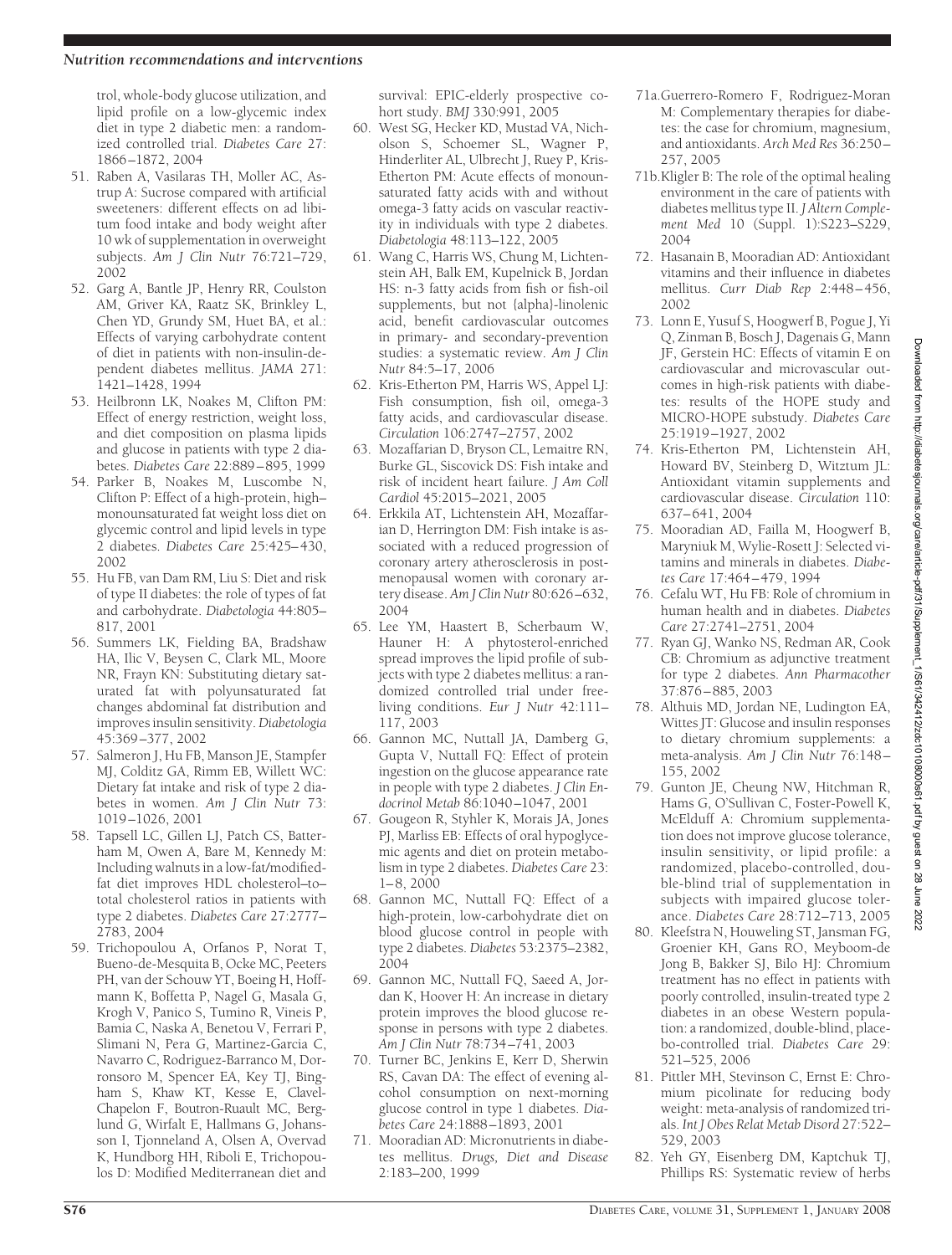and dietary supplements for glycemic control in diabetes. *Diabetes Care* 26: 1277–1294, 2003

- 83. Tariq SH: Herbal therapies. *Clin Geriatr Med* 20:237–257, 2004
- 84. Rabasa-Lhoret R, Garon J, Langelier H, Poisson D, Chiasson JL: Effects of meal carbohydrate content on insulin requirements in type 1 diabetic patients treated intensively with the basal-bolus (ultralente-regular) insulin regimen. *Diabetes Care* 22:667– 673, 1999
- 85. The DAFNE Study Group: Training in flexible, intensive insulin management to enable dietary freedom in people with type 1 diabetes: Dose Adjustment for Normal Eating (DAFNE) randomised controlled trial. *BMJ* 325:746, 2002
- 86. Rabasa-Lhoret R, Bourque J, Ducros F, Chiasson JL: Guidelines for premeal insulin dose reduction for postprandial exercise of different intensities and durations in type 1 diabetic subjects treated intensively with a basal-bolus insulin regimen (ultralente-lispro). *Diabetes Care* 24:625–630, 2001
- 87. Wasserman DH, Zinman B: Exercise in individuals with IDDM. *Diabetes Care* 17:924 –937, 1994
- 88. Silverstein J, Klingensmith G, Copeland K, Plotnick L, Kaufman F, Laffel L, Deeb L, Grey M, Anderson B, Holzmeister LA, Clark N: Care of children and adolescents with type 1 diabetes mellitus: a statement of the American Diabetes Association. *Diabetes Care* 28:186 –212, 2005
- 89. Sigal RJ, Kenny GP, Wasserman DH, Castaneda-Sceppa C: Physical activity/ exercise and type 2 diabetes. *Diabetes Care* 27:2518 –2539, 2004
- 90. Crowther CA, Hiller JE, Moss JR, McPhee AJ, Jeffries WS, Robinson JS: Effect of treatment of gestational diabetes mellitus on pregnancy outcomes. *N Engl J Med* 352:2477–2486, 2005
- 91. Lobner K, Knopff A, Baumgarten A, Mollenhauer U, Marienfeld S, Garrido-Franco M, Bonifacio E, Ziegler AG: Predictors of postpartum diabetes in women with gestational diabetes mellitus. *Diabetes* 55:792–797, 2006
- 92. Reader D, Franz MJ: Lactation, diabetes, and nutrition recommendations. *Curr Diab Rep* 4:370 –376, 2004
- 93. Brown AF, Mangione CM, Saliba D, Sarkisian CA: Guidelines for improving the care of the older person with diabetes mellitus. *J Am Geriatr Soc* 51:S265– S280, 2003
- 94. Miller CK, Edwards L, Kissling G, Sanville L: Nutrition education improves metabolic outcomes among older adults with diabetes mellitus: results from a randomized controlled trial. *Prev Med* 34:252–259, 2002
- 95. Horani MH, Mooradian AD: Management of obesity in the elderly: special

considerations. *Treat Endocrinol* 1:387– 398, 2002

- 96. Heiat A, Vaccarino V, Krumholz HM: An evidence-based assessment of federal guidelines for overweight and obesity as they apply to elderly persons. *Arch Intern Med* 161:1194 –1203, 2001
- 97. Roberts SB, Hajduk CL, Howarth NC, Russell R, McCrory MA: Dietary variety predicts low body mass index and inadequate macronutrient and micronutrient intakes in community-dwelling older adults. *J Gerontol A Biol Sci Med Sci* 60:613– 621, 2005
- 98. Pijls LT, de Vries H, van Eijk JT, Donker AJ: Protein restriction, glomerular filtration rate and albuminuria in patients with type 2 diabetes mellitus: a randomized trial. *Eur J Clin Nutr* 56:1200 –1207, 2002
- 99. Dullaart RP, Beusekamp BJ, Meijer S, van Doormaal JJ, Sluiter WJ: Long-term effects of protein-restricted diet on albuminuria and renal function in IDDM patients without clinical nephropathy and hypertension. *Diabetes Care* 16:483– 492, 1993
- 100. Pomerleau J, Verdy M, Garrel DR, Nadeau MH: Effect of protein intake on glycaemic control and renal function in type 2 (non-insulin-dependent) diabetes mellitus. *Diabetologia* 36:829 –834, 1993
- 101. Narita T, Koshimura J, Meguro H, Kitazato H, Fujita H, Ito S: Determination of optimal protein contents for a protein restriction diet in type 2 diabetic patients with microalbuminuria. *Tohoku J Exp Med* 193:45–55, 2001
- 102. Hansen HP, Tauber-Lassen E, Jensen BR, Parving HH: Effect of dietary protein restriction on prognosis in patients with diabeticnephropathy.*KidneyInt*62:220 – 228, 2002
- 103. Meloni C, Morosetti M, Suraci C, Pennafina MG, Tozzo C, Taccone-Gallucci M, Casciani CU: Severe dietary protein restriction in overt diabetic nephropathy: benefits or risks? *J Ren Nutr* 12:96 –101, 2002
- 104. Wheeler ML, Fineberg SE, Fineberg NS, Gibson RG, Hackward LL: Animal versus plant protein meals in individuals with type 2 diabetes and microalbuminuria: effects on renal, glycemic, and lipid parameters. *Diabetes Care* 25:1277– 1282, 2002
- 105. Ravid M, Brosh D, Ravid-Safran D, Levy Z, Rachmani R: Main risk factors for nephropathy in type 2 diabetes mellitus are plasma cholesterol levels, mean blood pressure, and hyperglycemia. *Arch Intern Med* 158:998 –1004, 1998
- 106. Cusick M, Chew EY, Hoogwerf B, Agron E, Wu L, Lindley A, Ferris FL III, the Early Treatment Diabetic Retinopathy Study Research Group: Risk factors for renal replacement therapy in the Early Treatment Diabetic Retinopathy Study

(ETDRS), Early Treatment Diabetic Retinopathy Study Report No. 26. *Kidney Int* 66:1173–1179, 2004

- 107. Nathan DM, Cleary PA, Backlund JY, Genuth SM, Lachin JM, Orchard TJ, Raskin P, Zinman B: Intensive diabetes treatment and cardiovascular disease in patients with type 1 diabetes. *N Engl J Med* 353:2643–2653, 2005
- 107a.Stratton IM, Adler AI, Neil HA, Matthews DR, Manley SE, Cull CA, Hadden D, Turner RC, Holman RR: Association of glycaemia with macrovascular and microvascular complications of type 2 diabetes (UKPDS 35): prospective observational study. *BMJ* 321:405– 412, 2000
- 108. Sacks FM, Svetkey LP, Vollmer WM, Appel LJ, Bray GA, Harsha D, Obarzanek E, Conlin PR, Miller ER III, Simons-Morton DG, Karanja N, Lin PH: Effects on blood pressure of reduced dietary sodium and the Dietary Approaches to Stop Hypertension (DASH) diet: DASH-Sodium Collaborative Research Group. *N Engl J Med* 344:3–10, 2001
- 109. Appel LJ, Brands MW, Daniels SR, Karanja N, Elmer PJ, Sacks FM: Dietary approaches to prevent and treat hypertension: a scientific statement from the American Heart Association. *Hypertension* 47:296 –308, 2006
- 110. Hunt SA, Abraham WT, Chin MH, Feldman AM, Francis GS, Ganiats TG, Jessup M, Konstam MA, Mancini DM, Michl K, Oates JA, Rahko PS, Silver MA, Stevenson LW, Yancy CW, Antman EM, Smith SC Jr, Adams CD, Anderson JL, Faxon DP, Fuster V, Halperin JL, Hiratzka LF, Hunt SA, Jacobs AK, Nishimura R, Ornato JP, Page RL, Riegel B: ACC/AHA 2005 Guideline Update for the Diagnosis and Management of Chronic Heart Failure in the Adult–Summary Article: ACC/AHA 2005 Guideline Update for the Diagnosis and Management of Chronic Heart Failure in the Adult: a report of the American College of Cardiology/American Heart Association Task Force on Practice Guidelines (Writing Committee to Update the 2001 Guidelines for the Evaluation and Management of Heart Failure): developed in collaboration with the American College of Chest Physicians and the International Society for Heart and Lung Transplantation: endorsed by the Heart Rhythm Society. *Circulation* 112:1825– 1852, 2005
- 111. Cryer PE, Davis SN, Shamoon H: Hypoglycemia in diabetes. *Diabetes Care* 26: 1902–1912, 2003
- 112. Umpierrez GE, Isaacs SD, Bazargan N, You X, Thaler LM, Kitabchi AE: Hyperglycemia: an independent marker of inhospital mortality in patients with undiagnosed diabetes. *J Clin Endocrinol Metab* 87:978 –982, 2002